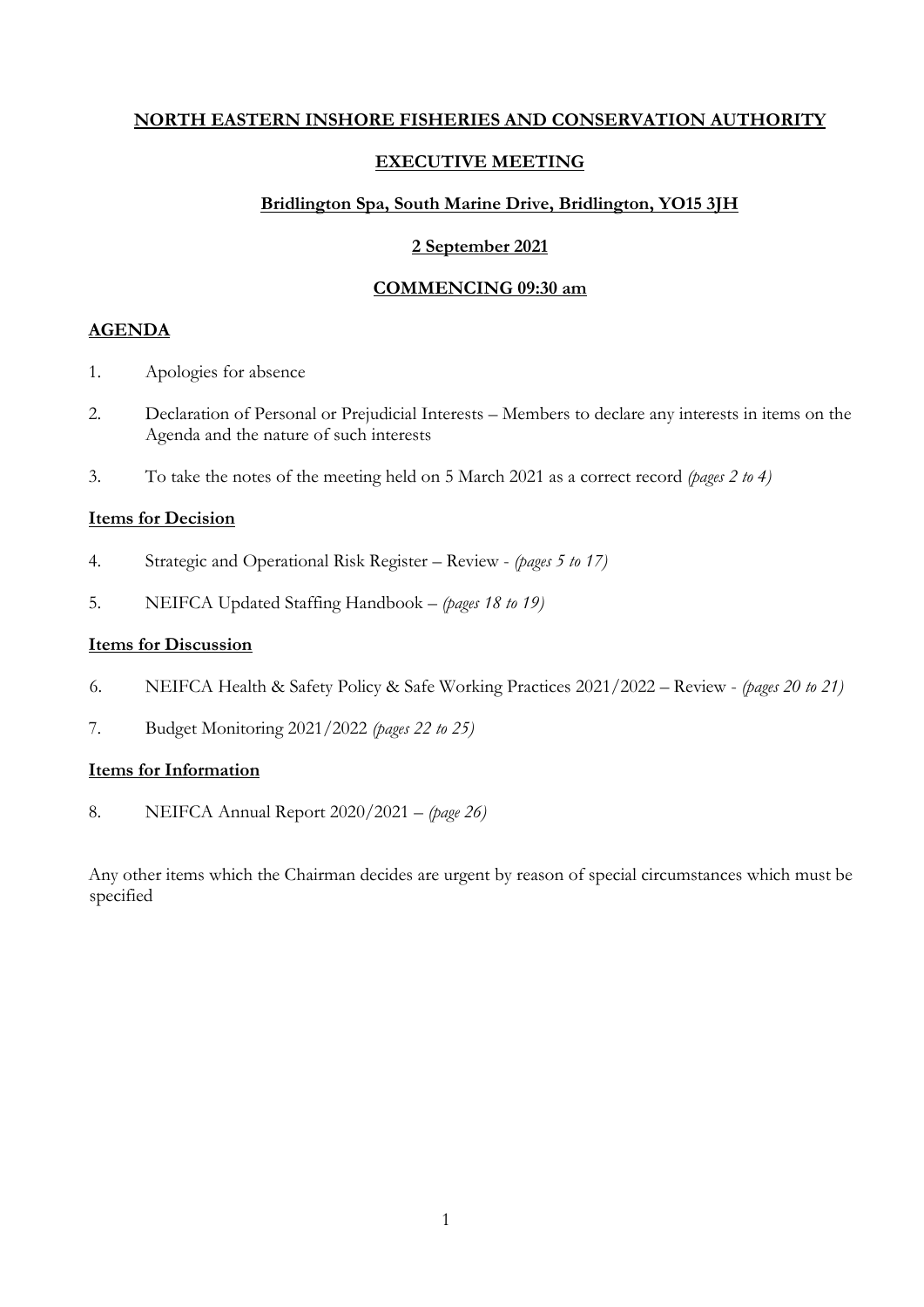#### NORTH EASTERN INSHORE FISHERIES AND CONSERVATION AUTHORITY

#### **MEETING OF THE EXECUTIVE COMMITTEE**

#### **05 MARCH 2021**

| Present                   | Representing                     |
|---------------------------|----------------------------------|
| Councillor Ron Allcock    | North Lincolnshire Council       |
| Dr Stephen Axford         | MMO appointee                    |
| Councillor Edward Bell    | Durham County Council            |
| Councillor Tony Randerson | MMO appointee                    |
| Prof Mike Elliott         | MMO appointee                    |
| Councillor Chris Matthews | East Riding of Yorkshire Council |
| Mr Nigel Proctor          | MMO appointee                    |
| Mr Gary Redshaw           | MMO appointee                    |

Clerk Caroline Lacey, East Riding of Yorkshire, Stephen Chandler East Riding of Yorkshire Council and David McCandless, Chief Officer also attended the meeting.

Due to the restrictions associated with the Covid-19 pandemic, the meeting took place via a 'Zoom' conference dial in, the meeting commenced at 09:30.

| 1. | <b>APOLOGIES</b>                                                                                  |  |  |  |  |  |  |  |
|----|---------------------------------------------------------------------------------------------------|--|--|--|--|--|--|--|
|    |                                                                                                   |  |  |  |  |  |  |  |
|    | Apologies for absence were received from MMO appointee Carter.                                    |  |  |  |  |  |  |  |
|    |                                                                                                   |  |  |  |  |  |  |  |
| 2. | DECLARATION OF PERSONAL OR PREJUDICIAL INTERESTS                                                  |  |  |  |  |  |  |  |
|    |                                                                                                   |  |  |  |  |  |  |  |
|    | <b>Resolved</b> – The Clerk asked Members to declare any personal or prejudicial interests with   |  |  |  |  |  |  |  |
|    | respect to items on the Agenda and the nature of such interests. No such interests were           |  |  |  |  |  |  |  |
|    | declared.                                                                                         |  |  |  |  |  |  |  |
|    |                                                                                                   |  |  |  |  |  |  |  |
| 3. | TO TAKE NOTES OF THE MEETING HELD ON 12 NOVEMBER 2020 AS A                                        |  |  |  |  |  |  |  |
|    | <b>CORRECT RECORD</b>                                                                             |  |  |  |  |  |  |  |
|    |                                                                                                   |  |  |  |  |  |  |  |
|    | Resolved - That the minutes of the meeting held on 12 November 2020 be approved as a              |  |  |  |  |  |  |  |
|    | correct record and signed by the Chairman.                                                        |  |  |  |  |  |  |  |
|    |                                                                                                   |  |  |  |  |  |  |  |
| 4. | <b>NEIFCA ANNUAL PLAN</b>                                                                         |  |  |  |  |  |  |  |
|    |                                                                                                   |  |  |  |  |  |  |  |
|    | The Chief Officer presented a report for members to review the Annual Plan for the year           |  |  |  |  |  |  |  |
|    | 2021/2022. The Chief Officer discussed with members the ambitious programme of work and           |  |  |  |  |  |  |  |
|    | the key areas of focus for the year. Members discussed training and in particular gaining greater |  |  |  |  |  |  |  |
|    | insight into 'day to day' operational activities. It was agreed that an event in September 2021   |  |  |  |  |  |  |  |
|    | should be arranged to meet with staff and to visit the Authority's offices and assets at Whitby.  |  |  |  |  |  |  |  |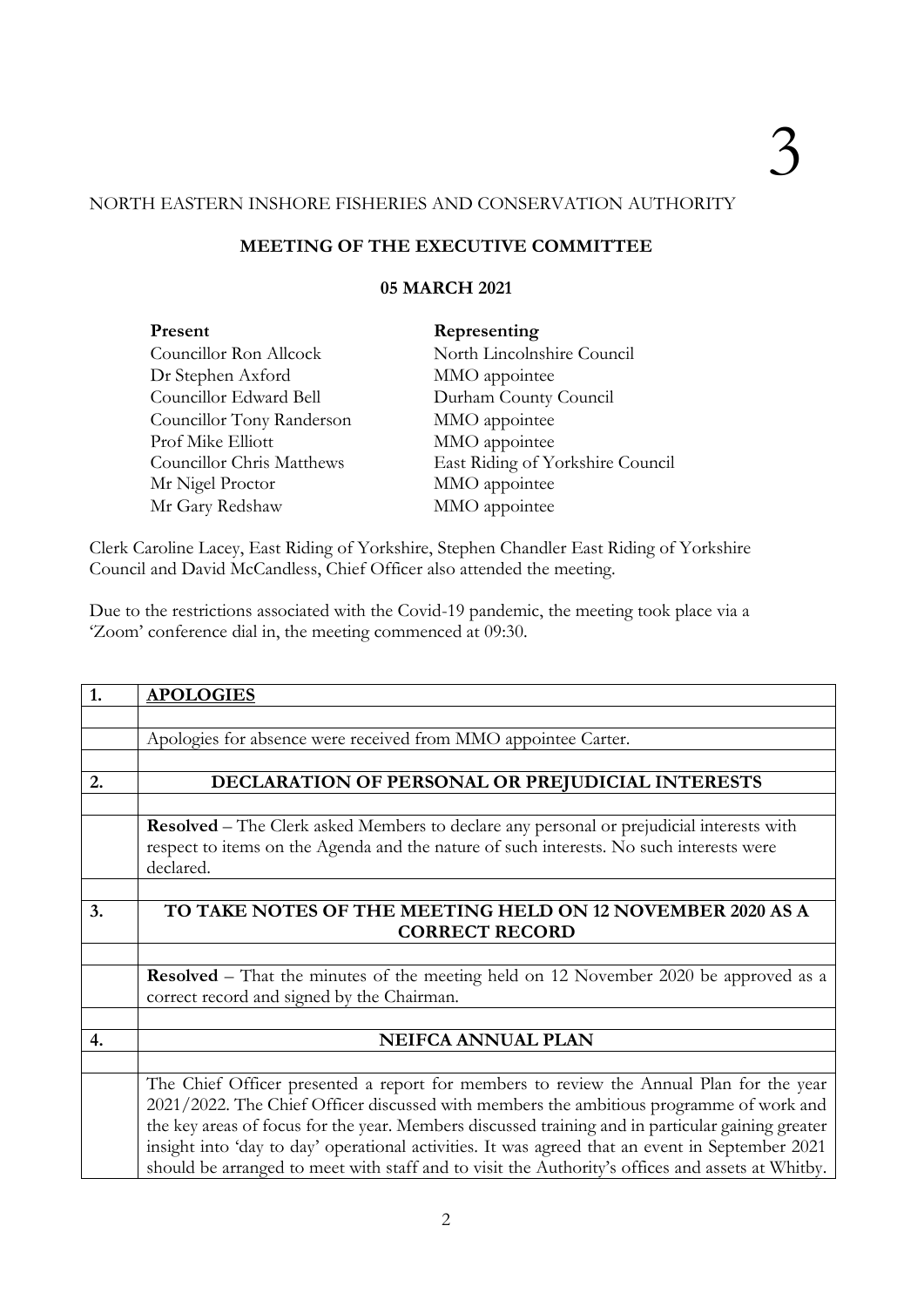|    | Members were asked to forward any further comments on the plan to the Chief Officer by the                                                                                                                                                                                                                                                                                                                                                                                                                                                                                                                                                                                                                                                                                                                                                                                                                                        |
|----|-----------------------------------------------------------------------------------------------------------------------------------------------------------------------------------------------------------------------------------------------------------------------------------------------------------------------------------------------------------------------------------------------------------------------------------------------------------------------------------------------------------------------------------------------------------------------------------------------------------------------------------------------------------------------------------------------------------------------------------------------------------------------------------------------------------------------------------------------------------------------------------------------------------------------------------|
|    | 15 March for consideration.                                                                                                                                                                                                                                                                                                                                                                                                                                                                                                                                                                                                                                                                                                                                                                                                                                                                                                       |
|    |                                                                                                                                                                                                                                                                                                                                                                                                                                                                                                                                                                                                                                                                                                                                                                                                                                                                                                                                   |
|    | <b>Resolved</b> – (a) The annual plan for $2021/2022$ was reviewed.                                                                                                                                                                                                                                                                                                                                                                                                                                                                                                                                                                                                                                                                                                                                                                                                                                                               |
|    | (b) Members authorised the draft of the accompanying annual report, summarising                                                                                                                                                                                                                                                                                                                                                                                                                                                                                                                                                                                                                                                                                                                                                                                                                                                   |
|    | the Authority's main activities and outputs during the 2020/2021 year.                                                                                                                                                                                                                                                                                                                                                                                                                                                                                                                                                                                                                                                                                                                                                                                                                                                            |
|    |                                                                                                                                                                                                                                                                                                                                                                                                                                                                                                                                                                                                                                                                                                                                                                                                                                                                                                                                   |
| 5. | <b>REVENUE BUDGET 2021/2022</b>                                                                                                                                                                                                                                                                                                                                                                                                                                                                                                                                                                                                                                                                                                                                                                                                                                                                                                   |
|    |                                                                                                                                                                                                                                                                                                                                                                                                                                                                                                                                                                                                                                                                                                                                                                                                                                                                                                                                   |
|    | The Treasurer presented a report to inform Members of the draft budget for 2021/22. Members<br>were informed that the 1% levy increase approved at the Authority Meeting on 18 December<br>2020 had been incorporated into the budget, which fully funded the revised staffing structure<br>following the completion of the organisational review. The Chief Officer had been required to<br>identify savings of $\text{\pounds}20,000$ and this had mainly been achieved through a reduction in the travel<br>& subsistence budgets.                                                                                                                                                                                                                                                                                                                                                                                             |
|    | Resolved - a) That the draft budget for 2021/22 be approved                                                                                                                                                                                                                                                                                                                                                                                                                                                                                                                                                                                                                                                                                                                                                                                                                                                                       |
|    | b) That the level of general reserves is maintained at $\text{\textsterling}228,450$ (18%) of the annual levy                                                                                                                                                                                                                                                                                                                                                                                                                                                                                                                                                                                                                                                                                                                                                                                                                     |
|    | c) That the $\text{\textsterling}23,000$ supplementary budget for external projects, fully funded by external income                                                                                                                                                                                                                                                                                                                                                                                                                                                                                                                                                                                                                                                                                                                                                                                                              |
|    | is added to the 2021/22 budget                                                                                                                                                                                                                                                                                                                                                                                                                                                                                                                                                                                                                                                                                                                                                                                                                                                                                                    |
|    |                                                                                                                                                                                                                                                                                                                                                                                                                                                                                                                                                                                                                                                                                                                                                                                                                                                                                                                                   |
| 6. | <b>BUDGET REPORT 2020/2021</b>                                                                                                                                                                                                                                                                                                                                                                                                                                                                                                                                                                                                                                                                                                                                                                                                                                                                                                    |
|    |                                                                                                                                                                                                                                                                                                                                                                                                                                                                                                                                                                                                                                                                                                                                                                                                                                                                                                                                   |
|    | The Treasurer presented a report to advise Members of the budget position at the end of month<br>09 (December) in 2020/21. At the end of December 2020, the Authority had net expenditure<br>of $\frac{1}{2}668,786$ against an expected $\frac{1}{2}810,368$ , underspending by $\frac{1}{2}141,582$ . The forecast outturn<br>underspend was $f(248,270)$ mainly due to employee underspends due to vacancies and patrol<br>vessel underspends. Members agreed that due to the uncertainties surrounding the COVID-19<br>pandemic, the decision to transfer any underspends to either the General Reserve or the<br>Renewals Fund should be postponed until June 2021. Retrospective approval was sought for<br>the inclusion of a dynamic vessel stabilisation system and higher specification charting and radar<br>plotting system for the new vessel totalling $f_{1,31}^{31,318}$ , fully funded from in year underspends. |
|    | <b>Resolved</b> $-$ (a) That the budget monitoring position is noted.                                                                                                                                                                                                                                                                                                                                                                                                                                                                                                                                                                                                                                                                                                                                                                                                                                                             |
|    | (b) That the inclusion of a dynamic vessel stabilisation and charting and radar plotting system                                                                                                                                                                                                                                                                                                                                                                                                                                                                                                                                                                                                                                                                                                                                                                                                                                   |
|    | in section 3.3 is retrospectively approved, funded from in year underspends.                                                                                                                                                                                                                                                                                                                                                                                                                                                                                                                                                                                                                                                                                                                                                                                                                                                      |
|    | (c) That any underspend at the year-end be transferred to either the Renewals Fund or the                                                                                                                                                                                                                                                                                                                                                                                                                                                                                                                                                                                                                                                                                                                                                                                                                                         |
|    | General Reserve, the decision on this to be taken at the June 2021 Authority meeting.                                                                                                                                                                                                                                                                                                                                                                                                                                                                                                                                                                                                                                                                                                                                                                                                                                             |
| 7. | RISK MANAGEMENT STRATEGY & STRATEGIC OPERATIONAL RISK<br><b>REGISTER REVIEW</b>                                                                                                                                                                                                                                                                                                                                                                                                                                                                                                                                                                                                                                                                                                                                                                                                                                                   |
|    |                                                                                                                                                                                                                                                                                                                                                                                                                                                                                                                                                                                                                                                                                                                                                                                                                                                                                                                                   |
|    | The Clerk presented a report which included a revised Risk Management Strategy for adoption                                                                                                                                                                                                                                                                                                                                                                                                                                                                                                                                                                                                                                                                                                                                                                                                                                       |
|    | and to inform members that in accordance with the Strategy, a review of the Strategic and                                                                                                                                                                                                                                                                                                                                                                                                                                                                                                                                                                                                                                                                                                                                                                                                                                         |
|    | Operational Risk Registers had also been undertaken and was reported for approval. Members<br>discussed the presentation of the report and suggested that the Strategic Risk Register should                                                                                                                                                                                                                                                                                                                                                                                                                                                                                                                                                                                                                                                                                                                                      |
|    | be colour coded and a visual 'heat chart' included as part of future reporting.                                                                                                                                                                                                                                                                                                                                                                                                                                                                                                                                                                                                                                                                                                                                                                                                                                                   |
|    |                                                                                                                                                                                                                                                                                                                                                                                                                                                                                                                                                                                                                                                                                                                                                                                                                                                                                                                                   |
|    | <b>Resolved</b> $-$ (a) That the revised Risk Management Strategy be adopted and the revised                                                                                                                                                                                                                                                                                                                                                                                                                                                                                                                                                                                                                                                                                                                                                                                                                                      |
|    | Strategic and Operational Risk Register be approved.                                                                                                                                                                                                                                                                                                                                                                                                                                                                                                                                                                                                                                                                                                                                                                                                                                                                              |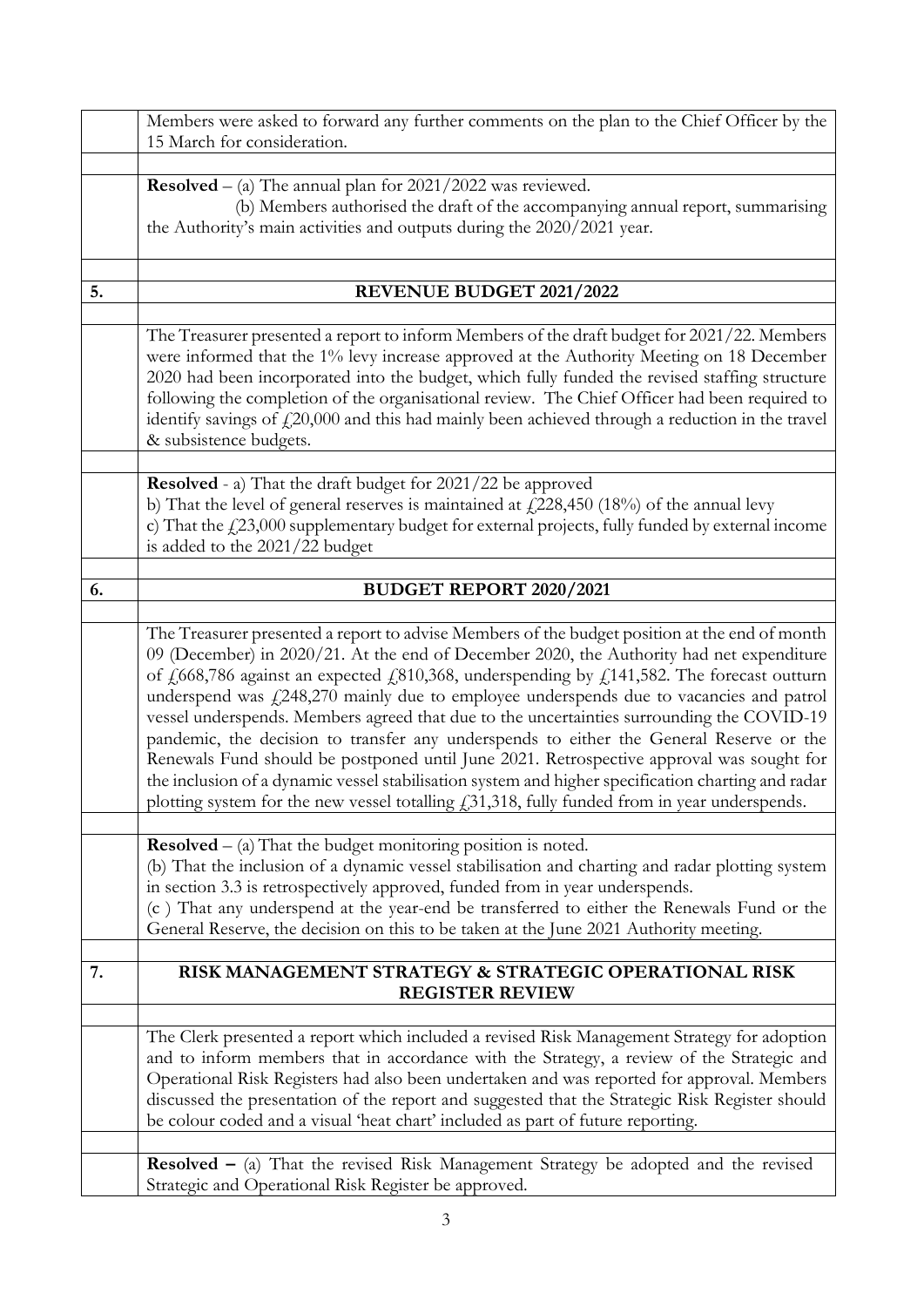|     | (b) The presentation of the report to be altered in line with comments received by Members                                                                                                                                                                                                                                                                                                                                                                                                                                                                                                                                                                                                                                                                                                                                                                                                                                                                                                           |
|-----|------------------------------------------------------------------------------------------------------------------------------------------------------------------------------------------------------------------------------------------------------------------------------------------------------------------------------------------------------------------------------------------------------------------------------------------------------------------------------------------------------------------------------------------------------------------------------------------------------------------------------------------------------------------------------------------------------------------------------------------------------------------------------------------------------------------------------------------------------------------------------------------------------------------------------------------------------------------------------------------------------|
|     | at the September review.                                                                                                                                                                                                                                                                                                                                                                                                                                                                                                                                                                                                                                                                                                                                                                                                                                                                                                                                                                             |
| 8.  | NEIFCA HEALTH & SAFETY POLICY & SAFE WORKING PRACTICES                                                                                                                                                                                                                                                                                                                                                                                                                                                                                                                                                                                                                                                                                                                                                                                                                                                                                                                                               |
|     | 2021/2022                                                                                                                                                                                                                                                                                                                                                                                                                                                                                                                                                                                                                                                                                                                                                                                                                                                                                                                                                                                            |
|     | The Chief Officer presented a report to inform members of the completion of the Annual review<br>of the Authority's Health & Safety provisions. Since the last review in December 2020 the Chief<br>Officer was pleased to advise that there had been no notable incidents or accidents to report.                                                                                                                                                                                                                                                                                                                                                                                                                                                                                                                                                                                                                                                                                                   |
|     | Over and above the standard operational risk assessments and associated safe working practices,<br>NEIFCA officers continued to respond rapidly to the unprecedented impacts and risks<br>associated with the ongoing Covid-19 pandemic to both protect staff and comply with all current<br>governmental advice.                                                                                                                                                                                                                                                                                                                                                                                                                                                                                                                                                                                                                                                                                    |
|     | <b>Resolved - Members noted the report.</b>                                                                                                                                                                                                                                                                                                                                                                                                                                                                                                                                                                                                                                                                                                                                                                                                                                                                                                                                                          |
|     |                                                                                                                                                                                                                                                                                                                                                                                                                                                                                                                                                                                                                                                                                                                                                                                                                                                                                                                                                                                                      |
| 9.  | NEIFCA BYELAWS UPDATE                                                                                                                                                                                                                                                                                                                                                                                                                                                                                                                                                                                                                                                                                                                                                                                                                                                                                                                                                                                |
|     | The Chief Officer presented a report To update members on all current fisheries byelaw work<br>streams. Members were informed that on the 12 February 2021 the Byelaw XXXII Fish,<br>Mollusc and Crustacea Byelaw 2019 had been confirmed by Defra. This new byelaw regulation<br>was formally made by the Authority on 5 December 2019 to replace an emergency byelaw which<br>re-instated long-standing minimum landing sizes for a wide range of fish and shellfish species<br>across the NEIFCA district. The new regulation was made jointly with Northumberland,<br>Eastern and Kent and Essex IFCAs.                                                                                                                                                                                                                                                                                                                                                                                          |
|     | <b>Resolved - Members noted the report.</b>                                                                                                                                                                                                                                                                                                                                                                                                                                                                                                                                                                                                                                                                                                                                                                                                                                                                                                                                                          |
|     |                                                                                                                                                                                                                                                                                                                                                                                                                                                                                                                                                                                                                                                                                                                                                                                                                                                                                                                                                                                                      |
| 10. | NEW CABIN RB & PATROL VESSEL REPLACEMENT UPDATE                                                                                                                                                                                                                                                                                                                                                                                                                                                                                                                                                                                                                                                                                                                                                                                                                                                                                                                                                      |
|     | The Chief Officer presented a report to update members on progress with the build and<br>commission of the new 9.5m Cabin rigid inflatable boat (RIB) and the replacement of the main<br>vessel. Members were informed that the build of the 9.5m cabin RIB was been managed and<br>overseen by the Deputy Chief Officer, Ian Davies. Despite periodic impacts caused by the<br>ongoing Covid 19 pandemic, the build was progressing well. The main super structure was<br>complete and the internal 'fit out' was well underway including wiring, ancillary pipe work and<br>electronics. The next phase would be the installation of the main engines. The Clerk and Chief<br>Officer updated members on a forthcoming meeting with DEFRA officials to discuss external<br>funding support for the replacement of the main patrol vessel. The Chairman suggested that<br>there should be some publicity and a press releases focusing on the sea trials and delivery of the<br>new 9.5m cabin RIB. |
|     | <b>Resolved - Members noted the report.</b>                                                                                                                                                                                                                                                                                                                                                                                                                                                                                                                                                                                                                                                                                                                                                                                                                                                                                                                                                          |
| 11. | <b>ANY OTHER BUSINESS</b>                                                                                                                                                                                                                                                                                                                                                                                                                                                                                                                                                                                                                                                                                                                                                                                                                                                                                                                                                                            |
|     | The Chief Officer thanked Cllr Bell for his time served as a member of the Authority.                                                                                                                                                                                                                                                                                                                                                                                                                                                                                                                                                                                                                                                                                                                                                                                                                                                                                                                |
|     | The meeting closed at 10:40.                                                                                                                                                                                                                                                                                                                                                                                                                                                                                                                                                                                                                                                                                                                                                                                                                                                                                                                                                                         |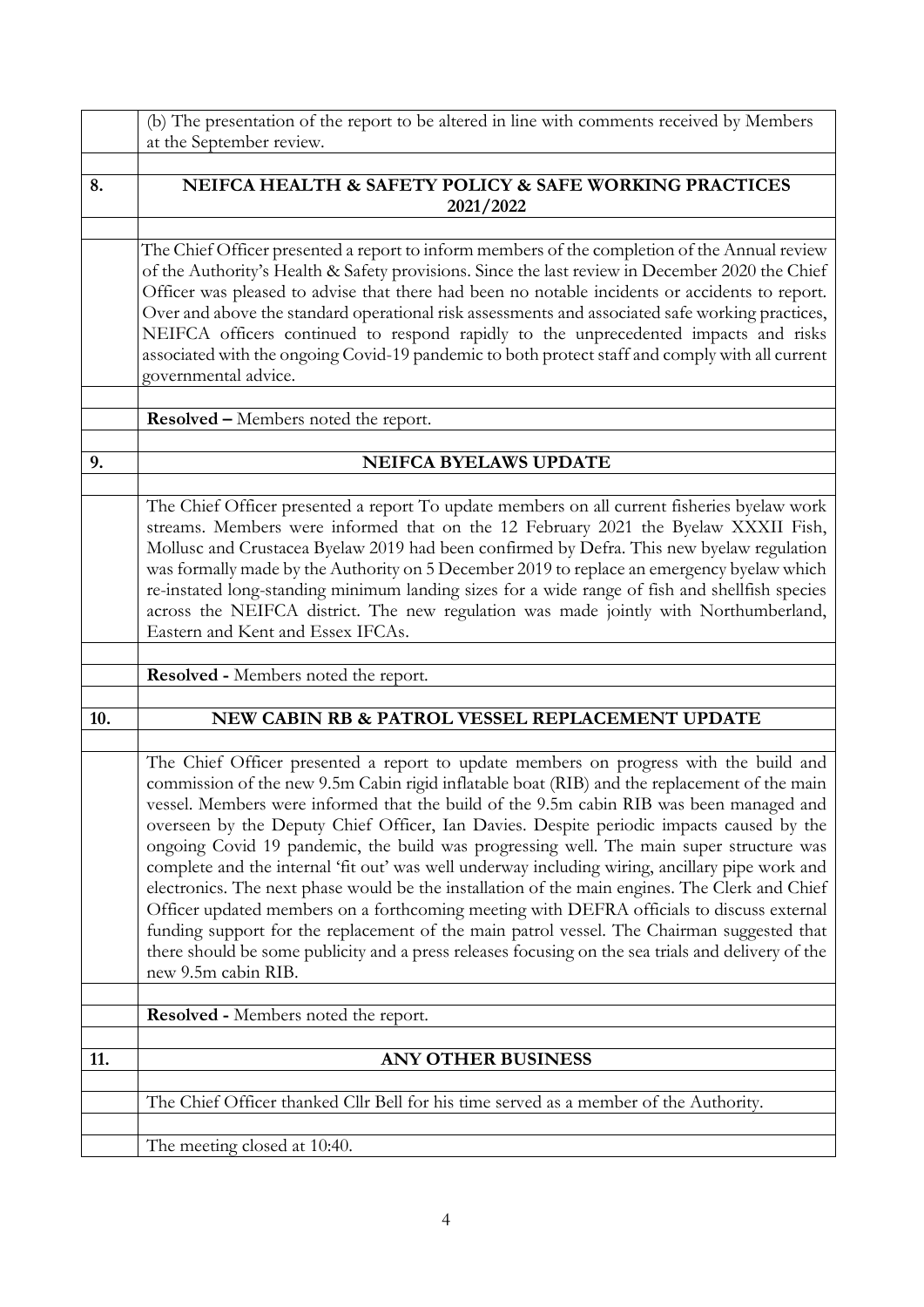Agenda Item No

# 4

#### **NORTH EASTERN INSHORE FISHERIES AND CONSERVATION AUTHORITY**

Report to: Executive Committee 2 September 2021

#### **Strategic & Operational Risk Register – Six Monthly Reviews**

Report of the Clerk.

#### A. **Purpose of Report**

To inform members of the Executive Committee that in accordance with the Authority's Risk Management Strategy, a sixth monthly review of the Strategic and Operational Risk Registers has been undertaken and is reported for information.

#### B. **Recommendation**

That the revised Strategic and Operational Risk Register be reviewed in six months' time.

#### 1. **Background**

- 1.1 The Risk Management Strategy and associated Strategic and Operational Risk Registers were first approved by the shadow Authority at its quarterly meeting held on 25 January 2011 (Minute 17 refers).
- 1.2 The Authority agreed that the Risk Management Strategy be reviewed on an annual basis and that the Strategic and Operational Risk Registers be reviewed every six months and reported to the Authority (Minute 17 refers). In accordance with these recommendations the Risk Management Strategy and Operational Risk Registers were reviewed, updated and reported to members on 5 March 2021. (Minuted item 7 refers).

#### 2. **Strategic & Operational Risk Register Reviews**

- 2.1 The Strategic and Operational Risk Registers have been reviewed to consider any potential changes which have occurred over the last six months and affected the key risks identified within the Registers. The risks have been reviewed and the changes are highlighted in bold within the attached registers. An updated position for each of the key indicators is also included in the Register. The next review of the Strategic Risk Register is scheduled for March 2022. The identified risks have also been ranked in order of significance and colour coded (highest residual risk score red to lowest green).
- 2.2 In the main, identified strategic and operational risk have largely remained unchanged since March 2021, although the primary risk areas relating to funding particularly for a replacement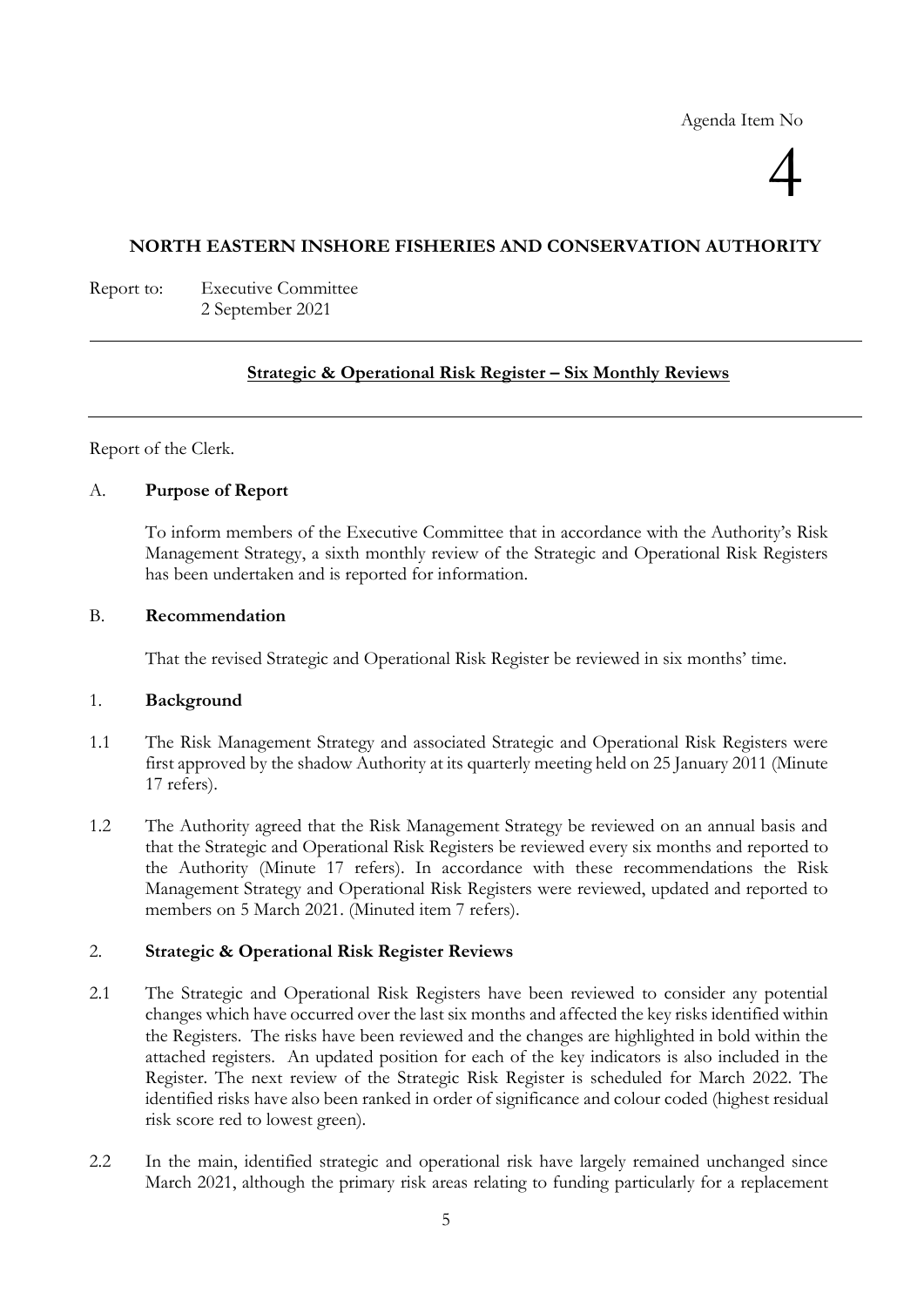patrol vessel remain. Some risk areas identified previously have reduced such as contractual risk associated with the build and commission of the new 9.5m Cabin RIB. In terms of the Operational Risk Register some degree of elevated environmental risk has been identified resulting from observed increases in the intertidal gathering of shellfish although this risk relates primarily to specific locations at the Tees Estuary, Redcar and Filey Brigg.

2.3 The revised Strategic Risk Register is attached as Appendix 1, the Operational Risk Register as Appendix 2 and the risk based enforcement matrix, a sub register of the Operational Risk Register, as Appendix 3 for members information. All changes are highlighted.

Contact Officer Caroline Lacey, Clerk of the Authority Ext 3000

Background Papers Strategic Risk Register Operational Risk Register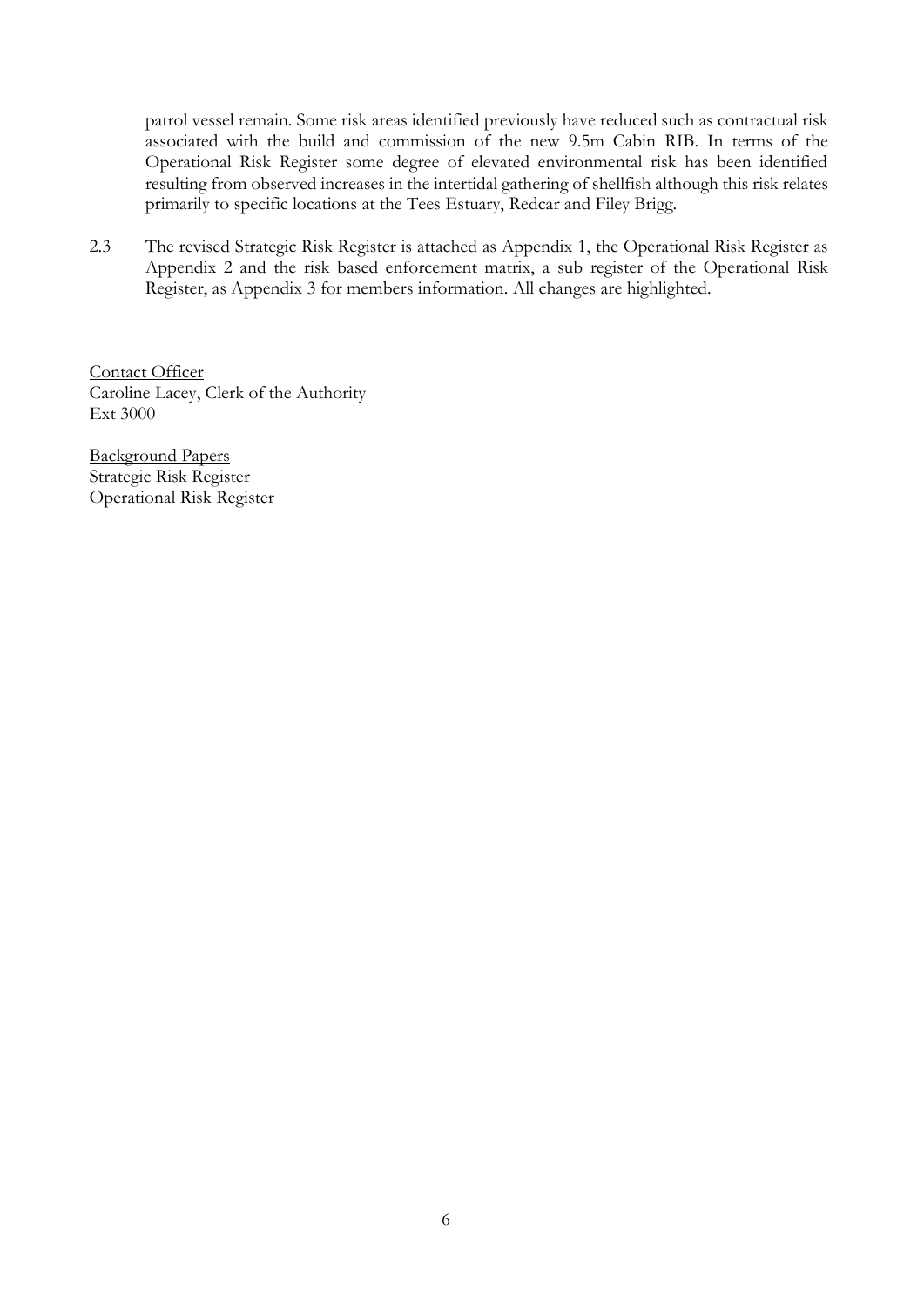**Appendix 1**

# **NORTH EASTERN INSHORE AND CONSERVATION AUTHORITY - STRATEGIC RISK REGISTER**

| <b>Risk</b><br>$\mathbf{N}\mathbf{o}$ | Strategic<br>Objective                                            | Category<br>of Risk     | <b>Risk</b>                                                                                                                                                                                                                                                                                                                                               | Gross<br><b>Risk</b><br>Score | <b>Control Action</b>                                                                                                                                                                                                                                                                                      | Residu<br>al<br><b>Risk</b><br>Score | <b>Further Action Required</b>                                                                                                                                                                                                                                                                                                                                 | Update                                                                                                                                                                                                                                                                                                                                                    | <b>Risk Owner</b>                                                                       |
|---------------------------------------|-------------------------------------------------------------------|-------------------------|-----------------------------------------------------------------------------------------------------------------------------------------------------------------------------------------------------------------------------------------------------------------------------------------------------------------------------------------------------------|-------------------------------|------------------------------------------------------------------------------------------------------------------------------------------------------------------------------------------------------------------------------------------------------------------------------------------------------------|--------------------------------------|----------------------------------------------------------------------------------------------------------------------------------------------------------------------------------------------------------------------------------------------------------------------------------------------------------------------------------------------------------------|-----------------------------------------------------------------------------------------------------------------------------------------------------------------------------------------------------------------------------------------------------------------------------------------------------------------------------------------------------------|-----------------------------------------------------------------------------------------|
| <b>NEIFCA</b>                         | An Authority<br>which<br>attracts and<br>keeps the<br>best staff. | Customer/<br>Staff      | Specialist staff and skills<br>shortages. Sickness<br>absence.<br>Triggers include:-<br>(i) Inability to recruit and<br>retain staff.<br>(ii) Inadequate succession<br>planning.<br>(iii)The Authority has a<br>small but dedicated<br>workforce.<br>(iv) Private sector<br>competition<br>(v) Impacts of a global<br>pandemic or other external<br>event | $\overline{9}$<br>(3x3)       | Recruitment, retention<br>policies, training and<br>development, surveys<br>of existing staff,<br>analysis at exits<br>interviews and<br>managing sickness<br>absence.                                                                                                                                     | 6(3x2)                               | Recruitment processes expedited<br>to fill vacancies when they arise.                                                                                                                                                                                                                                                                                          | Organisational review<br>recommendations<br>agreed on 18 December<br>2020 and implemented.<br>Recruitment<br>processes to fill<br>current vacancies<br>now in the final<br>stages. 4 out of the 5<br>current operational<br>vacancies now have<br>'preferred candidates'<br>secured subject to<br>final screening<br>checks.                              | Chief Officer<br>& Deputy<br>Chief Officer<br>& Operational<br>Support<br>Manager.      |
| <b>NEIFCA</b><br>$\overline{c}$       | A reputation<br>for smart and<br>prudent<br>stewardship.          | Financial<br>Reputation | Failure to manage the<br>Authority's assets, caused<br>by:<br>Lack of funding<br>$\bullet$<br>Service failures/poor<br>maintenance<br>Poor risk assessments<br>$\bullet$<br>and controls<br>Inaction on behalf of<br>$\bullet$<br>the Chief Officer and<br>his assistants.<br>Age and deterioration<br>$\bullet$<br>of vessels & vehicles                 | 9 <sup>°</sup><br>(3x3)       | Asset Management<br>Plans - including audit<br>and survey result to<br>target investment and<br>maintenance at high<br>priority areas.<br>Patrol Vessel renewal<br>fund and replacement<br>project ongoing.<br>Maintenance<br>programme.<br>Risk assessments.<br>Inspections and<br>surveys.<br>Insurance. | 6(3x2)                               | Review and define inspection<br>survey programme. Ensure<br>compliance with the<br>programme. Review health and<br>safety arrangements. Review<br>adequacy of sums insured and<br>compliance with insurance<br>policy conditions.<br>Operating a close monitoring<br>regime on investment priority<br>criteria.<br>Strengthen asset management<br>and control. | Allocation of funds to<br>the Renewals Fund<br>made as part of the<br>annual budget setting<br>increased to $f$ , 100K<br>Sixth monthly review<br>of asset registers.<br>Vessel and vehicle<br>replacement plans in<br>place.<br>New 9.5m cabin RIB<br>delivered.<br>Chief Officer and Clerk<br>jointly working to<br>access external funding<br>support. | Chief Officer<br>$\&$<br>Deputy Chief<br>Officer &<br>Operational<br>Support<br>Manager |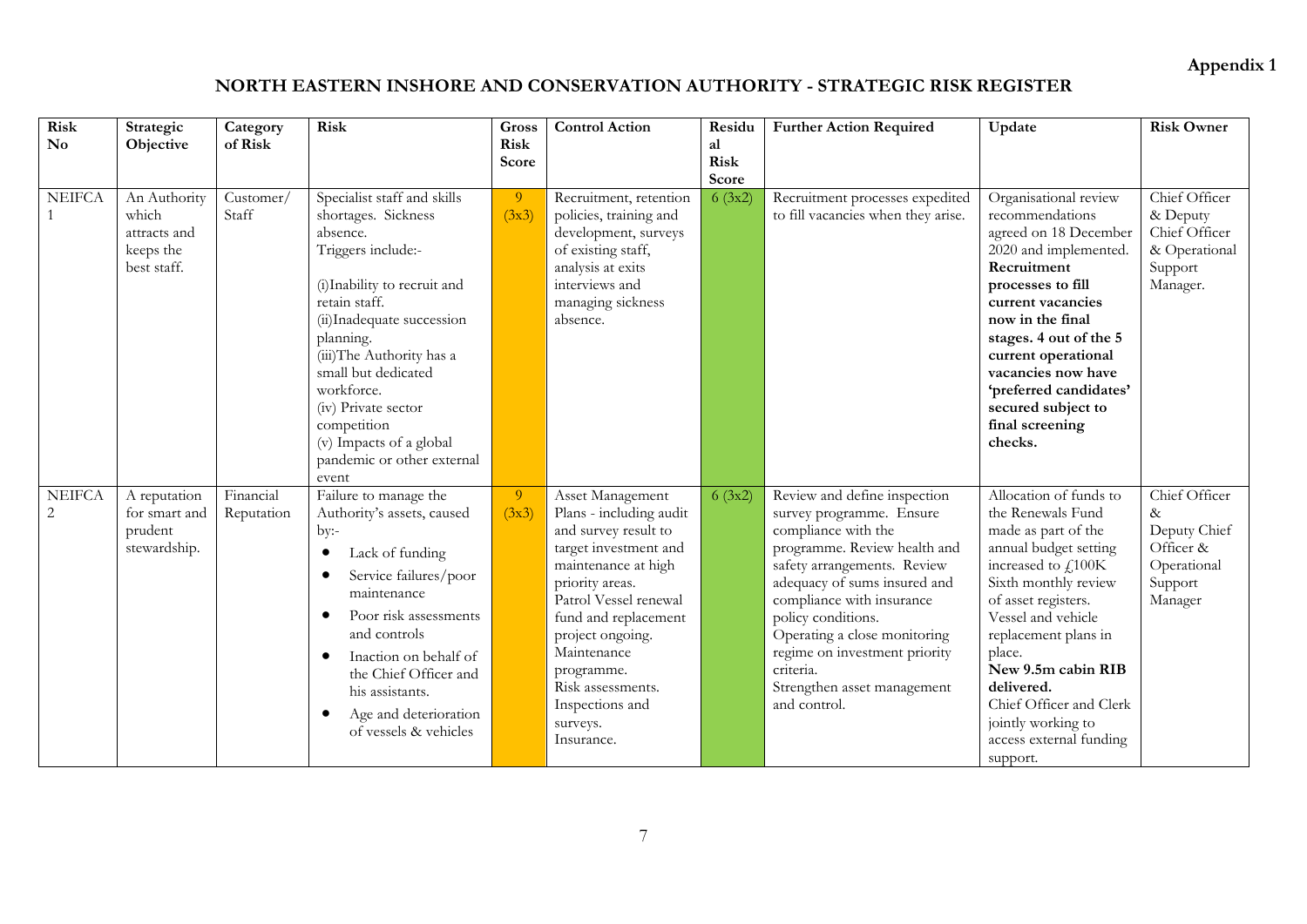| <b>Risk</b>    | Strategic                     | Category            | <b>Risk</b>                                              | Gross          | <b>Control Action</b>                             | Residual    | <b>Further Action Required</b>                                  | Update                                          | <b>Risk Owner</b> |
|----------------|-------------------------------|---------------------|----------------------------------------------------------|----------------|---------------------------------------------------|-------------|-----------------------------------------------------------------|-------------------------------------------------|-------------------|
| N <sub>o</sub> | Objective                     | of Risk             |                                                          | <b>Risk</b>    |                                                   | <b>Risk</b> |                                                                 |                                                 |                   |
| <b>NEIFCA</b>  |                               |                     |                                                          | Score          |                                                   | Score       |                                                                 |                                                 | Chief Officer     |
| 3              | A reputation<br>for smart and | Reputation<br>Legal | Failure to meet statutory<br>responsibilities set out by | -9<br>(3x3)    | Series of performance<br>targets set and measured | 6(3x2)      | Reviewed on a quarterly basis<br>by reporting to the Authority. | Organisational review<br>recommendations agreed |                   |
|                | prudent                       |                     | legislation. Main causes                                 |                | to meet the                                       |             |                                                                 | on 18 December 2020                             |                   |
|                | stewardship.                  |                     | of risk are:-                                            |                | requirements.                                     |             |                                                                 | and implemented.                                |                   |
|                |                               |                     | Poor leadership/<br>(i)                                  |                |                                                   |             |                                                                 | <b>Recruitment processes</b>                    |                   |
|                | Statutory                     |                     | judgement by                                             |                | Reported on quarterly                             |             |                                                                 | to fill current vacancies                       |                   |
|                | responsibilities.             |                     | managers.                                                |                | basis to the Authority.                           |             |                                                                 | now in the final stages.                        |                   |
|                |                               |                     | Inadequate<br>$\overline{u}$                             |                |                                                   |             |                                                                 | 4 out of the 5 current                          |                   |
|                |                               |                     | monitoring review.                                       |                | Understanding and                                 |             |                                                                 | operational vacancies                           |                   |
|                |                               |                     | (iii)<br>Lack of                                         |                | adherence to all                                  |             |                                                                 | now have 'preferred                             |                   |
|                |                               |                     | professional staff.                                      |                | governing legislation.                            |             |                                                                 | candidates' secured                             |                   |
|                |                               |                     | (iv) Legal challenge.                                    |                |                                                   |             |                                                                 | subject to final                                |                   |
|                |                               |                     | Lack of trained,<br>(v)                                  |                | Dynamic risk                                      |             |                                                                 | screening checks.                               |                   |
|                |                               |                     | experienced staff.                                       |                | assessments and                                   |             |                                                                 |                                                 |                   |
|                |                               |                     | (vi) Impacts of a global                                 |                | supporting safe working                           |             |                                                                 |                                                 |                   |
|                |                               |                     | pandemic or other                                        |                | practices implemented                             |             |                                                                 |                                                 |                   |
|                |                               |                     | similar external                                         |                | when required.                                    |             |                                                                 |                                                 |                   |
|                |                               |                     | factors.                                                 |                |                                                   |             |                                                                 |                                                 |                   |
| <b>NEIFCA</b>  | A reputation                  | Reputation          | Failure to achieve                                       | 9 <sup>°</sup> | Annual Plan produced                              | 6(3x2)      | Reviewed on a quarterly basis                                   |                                                 | Chief Officer     |
| $\overline{4}$ | for smart and                 |                     | policies, aims and                                       | (3x3)          | each year outlining                               |             | by the Authority.                                               |                                                 | & NEIFCA          |
|                | prudent                       |                     | objectives.                                              |                | strategic objectives.                             |             |                                                                 |                                                 | Senior            |
|                | stewardship.                  |                     |                                                          |                | Performance measured                              |             |                                                                 |                                                 | Management        |
|                |                               |                     |                                                          |                | against number of                                 |             |                                                                 |                                                 | Team              |
|                | Strategic                     |                     |                                                          |                | targets. Reviewed in                              |             |                                                                 |                                                 |                   |
|                | objectives                    |                     |                                                          |                | March. Exceptions                                 |             |                                                                 |                                                 |                   |
|                |                               |                     |                                                          |                | reported to Authority.                            |             |                                                                 |                                                 |                   |
|                |                               |                     |                                                          |                | Constitution, Standing                            |             |                                                                 |                                                 |                   |
|                |                               |                     |                                                          |                | Orders Schemes of                                 |             |                                                                 |                                                 |                   |
|                |                               |                     |                                                          |                | Delegation. The                                   |             |                                                                 |                                                 |                   |
|                |                               |                     |                                                          |                | Authority has put in<br>place structures and      |             |                                                                 |                                                 |                   |
|                |                               |                     |                                                          |                | processes to govern                               |             |                                                                 |                                                 |                   |
|                |                               |                     |                                                          |                | decision making.                                  |             |                                                                 |                                                 |                   |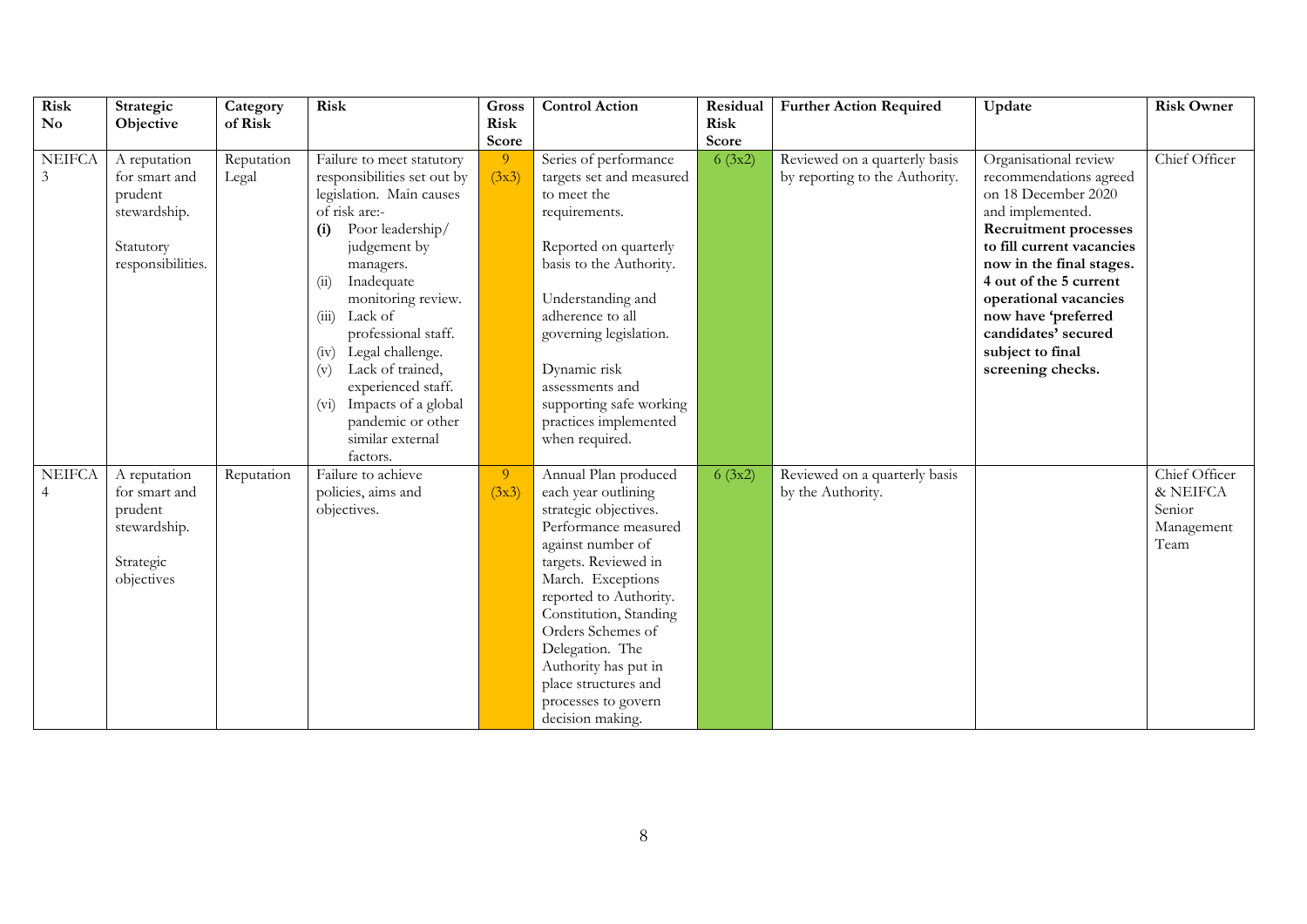| Risk<br>$\mathbf{N}\mathbf{o}$ | Strategic<br>Objective                                   | Category<br>of Risk    | <b>Risk</b>                                                                                                                                                                                                                                                                                                                                                                                                                                                                         | Gross<br>Risk<br>Score  | <b>Control Action</b>                                                                                                                                                                                                                                                                                                                                                                                                                                                                                                                                                            | Residual<br><b>Risk</b><br>Score | <b>Further Action Required</b>                                                                            | Update                                                                                                                                                                                                                                                                                                                                                                          | <b>Risk Owner</b>                                                                                                                    |
|--------------------------------|----------------------------------------------------------|------------------------|-------------------------------------------------------------------------------------------------------------------------------------------------------------------------------------------------------------------------------------------------------------------------------------------------------------------------------------------------------------------------------------------------------------------------------------------------------------------------------------|-------------------------|----------------------------------------------------------------------------------------------------------------------------------------------------------------------------------------------------------------------------------------------------------------------------------------------------------------------------------------------------------------------------------------------------------------------------------------------------------------------------------------------------------------------------------------------------------------------------------|----------------------------------|-----------------------------------------------------------------------------------------------------------|---------------------------------------------------------------------------------------------------------------------------------------------------------------------------------------------------------------------------------------------------------------------------------------------------------------------------------------------------------------------------------|--------------------------------------------------------------------------------------------------------------------------------------|
| <b>NEIFCA</b><br>5             | A reputation<br>for smart and<br>prudent<br>stewardship  | Reputation/<br>legal   | Failure to deliver<br>revised fisheries<br>management policies<br>within Marine<br>Protected Area Sites<br>which fall within the<br>Authority's jurisdiction.<br>Procedural delays in the<br>formal making of<br>regulations.                                                                                                                                                                                                                                                       | $\overline{9}$<br>(3x3) | Full engagement with Defra,<br>MMO, national working<br>groups and local management<br>groups.                                                                                                                                                                                                                                                                                                                                                                                                                                                                                   | 6(2x3)                           | Regular updates and<br>progress reports to<br>Science Advisory Group,<br>Executive and full<br>Committee. | All previously<br>outstanding byelaw<br>regulations March 2019<br>have now been<br>confirmed and<br>implemented with one<br>refused.                                                                                                                                                                                                                                            | Chief, Deputy<br>Chief Officers.<br>Senior<br>Environmental<br>& Scientific<br>Officer<br>Environmental<br>& Scientific<br>Officers. |
| <b>NEIFCA</b><br>6             | A reputation<br>for smart and<br>prudent<br>stewardship. | Financial/<br>Economic | Cuts to service, balance<br>budget. Triggers<br>include:-<br>Reduction in<br>$\bullet$<br>Government<br>funding<br>Budget over<br>٠<br>spends, insufficient<br>reserves.<br>Precept set too<br>٠<br>low.<br>Lack of<br>$\bullet$<br>compliance with<br>financial<br>regulations<br>Increased pressure<br>٠<br>on resources from<br>other agencies<br>Additional costs<br>٠<br>associated with the<br><b>NEIFCA</b><br>organisational<br>review.<br>Impacts of<br>National Austerity | 9 <sup>°</sup><br>(3x3) | Three year financial plan in<br>place based on prudent<br>projections and sensitivity<br>analysis. Budget process<br>flexible enough to deal with<br>changes in funding e.g.<br>savings plans. Lobbying with<br>other Authority's to get<br>better deals. Government<br>assumptions used in the<br>planning exercise. Formal<br>considerations of reserves.<br>Monthly revenue and capital<br>budget monitoring.<br>Demonstrating the ability to<br>manage in-year budget<br>pressures. Early closure of<br>accounts. Attraction of EU<br>and other grants for project<br>works. | 6(2x3)                           | Ensure sound business<br>cases are made to<br>Authority funders for<br>continued financial<br>support.    | Board agreed that the<br>levy for 2021-22 year be<br>increased by 1% to meet<br>identified pressures<br>alongside the<br>continuation of the<br>IFCA 'New Burdens'<br>funding support until<br>end March 2022. CSR<br>21 considerations are<br>now underway and<br>AIFCA has submitted a<br>bid for an uplift in the<br>core level of financial<br>support provided by<br>IFCA. | Clerk/<br>Treasurer/<br>Chief<br>IFC Officer                                                                                         |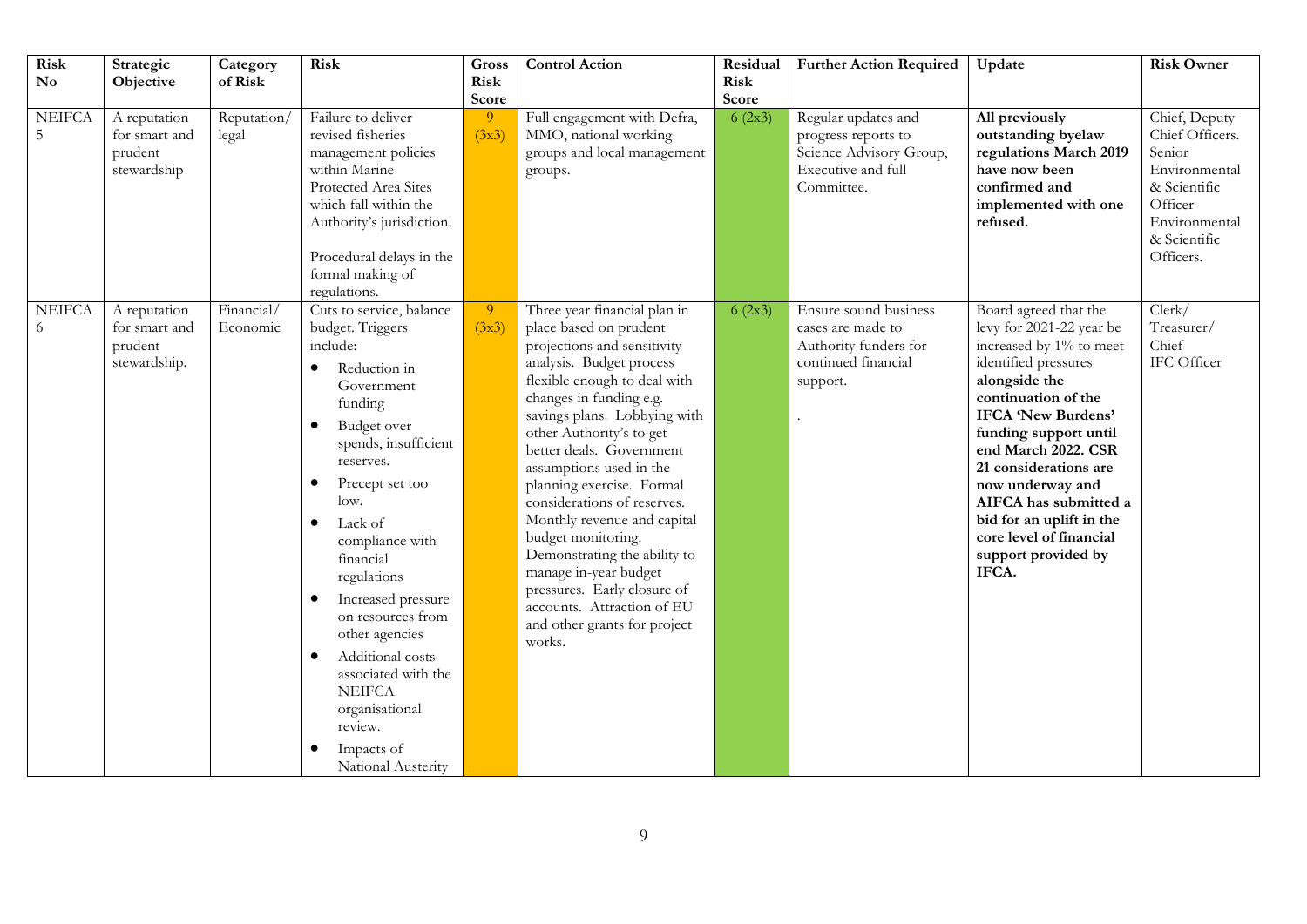| <b>Risk</b><br>$\mathbf{N}\mathbf{o}$ | Strategic<br>Objective                                   | Category of<br>Risk  | Risk                                                                                                                                       | Gross<br><b>Risk</b><br>Score | <b>Control Action</b>                                                                                                                                                                                                                                                                                                                                                                                                                                                    | Residual<br>Risk<br>Score | <b>Further Action</b><br>Required                                                                                     | Update                                                                                                                                 | <b>Risk Owner</b>                          |
|---------------------------------------|----------------------------------------------------------|----------------------|--------------------------------------------------------------------------------------------------------------------------------------------|-------------------------------|--------------------------------------------------------------------------------------------------------------------------------------------------------------------------------------------------------------------------------------------------------------------------------------------------------------------------------------------------------------------------------------------------------------------------------------------------------------------------|---------------------------|-----------------------------------------------------------------------------------------------------------------------|----------------------------------------------------------------------------------------------------------------------------------------|--------------------------------------------|
| <b>NEIFCA</b>                         | A reputation for<br>smart and<br>prudent<br>stewardship. | Disaster<br>Planning | Major incident, i.e.<br>patrol vessel collides<br>with another vessel<br>or runs aground.                                                  | $\overline{4}$<br>(1x4)       | The appropriate<br>qualifications/licences/tickets<br>are held by the crew.<br>Train staff with skills in<br>marine environment.<br>Adequate Insurance.                                                                                                                                                                                                                                                                                                                  | 4(1x4)                    | Continue to keep up to<br>date with training and<br>appropriate<br>qualifications                                     |                                                                                                                                        | Chief Officer<br>& Deputy<br>Chief Officer |
| <b>NEIFCA</b><br>8                    | A reputation for<br>smart and<br>prudent<br>stewardship  | Reputation           | Loss or damage to<br>reputation through<br>poor press and public<br>relations<br>Poor management<br>and or use of social<br>media outlets. | 6<br>(2x3)                    | Good internal<br>communications, PR, reports<br>to Authority, Press releases<br>approved by the Chief<br>Officer and Clerk/Chairman<br>where necessary. Members<br>and key managers to have<br>received media training.<br>Members receive detailed<br>briefings on sensitive issues<br>and confidentiality<br>requirements supported by<br>Standards Committee and<br>procedures.<br>Back up arrangements<br>through the national<br>Association and partner<br>IFCA's. | 4 (2x2)                   | Reviewed on a quarterly<br>basis.<br>Daily management of<br>social media feeds in<br>terms of content and<br>comment. | NEIFCA is expanding its<br>active use of social media<br>outlets such as Facebook<br>with associated increase in<br>reputational risk. | Chief Officer                              |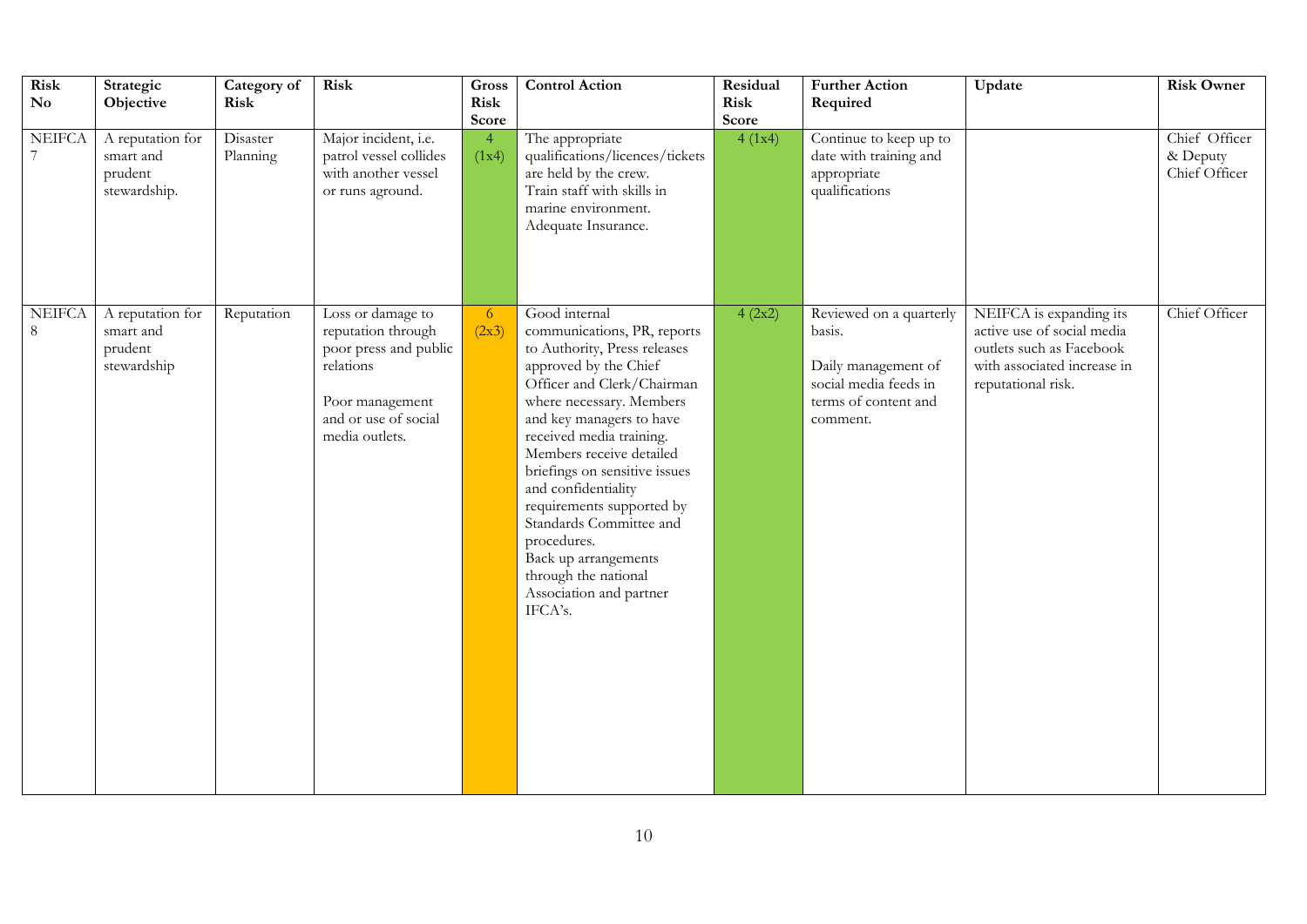| Risk          | Strategic                     | Category of          | Risk                                                                                                      | Gross                   | <b>Control Action</b>                                  | Residual    | <b>Further Action</b>                                                   | Update                                                           | <b>Risk Owner</b> |
|---------------|-------------------------------|----------------------|-----------------------------------------------------------------------------------------------------------|-------------------------|--------------------------------------------------------|-------------|-------------------------------------------------------------------------|------------------------------------------------------------------|-------------------|
| <b>No</b>     | Objective                     | <b>Risk</b>          |                                                                                                           | <b>Risk</b>             |                                                        | <b>Risk</b> | Required                                                                |                                                                  |                   |
|               |                               |                      |                                                                                                           | Score                   |                                                        | Score       |                                                                         |                                                                  |                   |
| <b>NEIFCA</b> | A reputation for<br>smart and | Reputation/<br>Legal | Officers acting<br>beyond their                                                                           | 6 <sup>1</sup><br>(2x3) | Full training in role.<br>Qualifications. Performance  | 3 (1x3)     | As roles develop,<br>change, continuous                                 | Training strengthened<br>through induction, national             | Chief Officer     |
|               | prudent<br>stewardship.       |                      | statutory remit<br>through inexperience.<br>Legal challenge.<br>Potential incident.<br>Adverse publicity. |                         | monitoring, target setting,<br>recruitment procedures. |             | training and<br>development.<br>EDP process to be<br>utilised for this. | IFCA training courses<br>supported by a national<br>coordinator. |                   |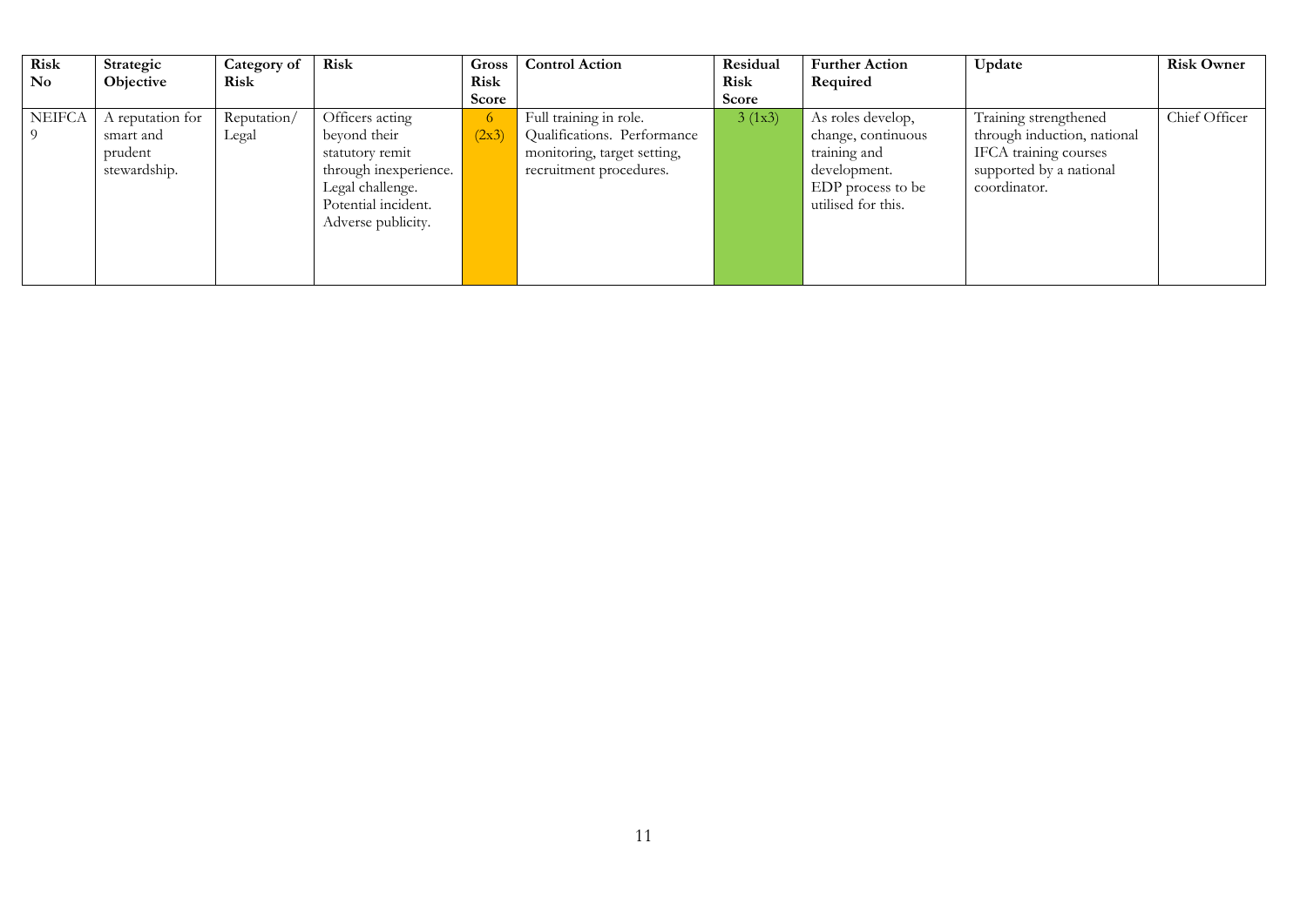#### **APPENDIX 2**

# **NORTH EASTERN INSHORE FISHERIES AND CONSERVATION AUTHORITY - OPERATIONAL RISK REGISTER**

| <b>Risk Number</b> | Process              | <b>Risk Identification</b>                                                                  | <b>Risk Analysis</b> | <b>Risk Control</b>                                   | <b>Residual Risk</b> |              | Monitoring |                                                            |  |
|--------------------|----------------------|---------------------------------------------------------------------------------------------|----------------------|-------------------------------------------------------|----------------------|--------------|------------|------------------------------------------------------------|--|
|                    | <b>Risk Category</b> | <b>Risk</b>                                                                                 | $1-8 = Low$          | <b>Control Action</b>                                 | $1-8 = Low$          | By Whom      | Review     | <b>Triggers for Action</b>                                 |  |
|                    |                      |                                                                                             | $8-10 =$             |                                                       | $8-10 =$             |              | Frequency  |                                                            |  |
|                    |                      |                                                                                             | Medium               |                                                       | Medium               |              |            |                                                            |  |
|                    |                      |                                                                                             | $10-20 = High$       |                                                       | $10-20$ = High       |              |            |                                                            |  |
|                    | Financial            | Insufficient funding to replace                                                             | 9(3x3)               | Maintenance of current funding                        | 9(3x3)               | Chairman,    | Quarterly  | Budget financial                                           |  |
|                    | reputation,          | main fisheries vessel, North                                                                |                      | levels to the vessel renewal                          |                      | Clerk, Chief |            | review & reporting to                                      |  |
|                    | technical.           | Eastern Guardian III.                                                                       |                      | account including allocating an                       |                      | Officer and  |            | Committees and                                             |  |
|                    |                      |                                                                                             |                      | additional £20K pa. Continued                         |                      | Deputy Chief |            | internal working                                           |  |
|                    |                      | Access to European Funding                                                                  |                      | investment in current vessel as a                     |                      | Officer      |            | groups.                                                    |  |
|                    |                      | has now been ruled out with no                                                              |                      | saleable asset. Monitoring and                        |                      |              |            |                                                            |  |
|                    |                      | current prospect of securing                                                                |                      | utilisation of all appropriate                        |                      |              |            |                                                            |  |
|                    |                      | any additional external funding                                                             |                      | external funding avenues.                             |                      |              |            |                                                            |  |
|                    |                      | support.                                                                                    |                      | Officers continue to explore all                      |                      |              |            |                                                            |  |
|                    |                      |                                                                                             |                      | external funding options to                           |                      |              |            |                                                            |  |
|                    |                      | UK exit from the European                                                                   |                      | support vessel replacement.                           |                      |              |            |                                                            |  |
|                    |                      | Union                                                                                       |                      | Additional savings generated                          |                      |              |            |                                                            |  |
|                    |                      |                                                                                             |                      | through the 2020/2021 financial                       |                      |              |            |                                                            |  |
|                    |                      |                                                                                             |                      | year with further savings likely                      |                      |              |            |                                                            |  |
|                    |                      |                                                                                             |                      | 2021/2022 re-allocated to the                         |                      |              |            |                                                            |  |
|                    |                      |                                                                                             |                      | vessel renewal reserves.                              |                      |              |            |                                                            |  |
|                    |                      |                                                                                             |                      | National representation                               |                      |              |            |                                                            |  |
|                    |                      |                                                                                             |                      | ongoing with Defra.                                   |                      |              |            |                                                            |  |
| 2                  | Staffing             | Lack of staffing resources to                                                               | 9(3x3)               | Communication networks.                               | 6(3x2)               | Clerk and    | Quarterly. | Reports to Authority.                                      |  |
|                    |                      | deliver service and that staff                                                              |                      | Staff flexibility.                                    |                      | Chief IFC    |            | Team meetings/<br>EDRs.                                    |  |
|                    |                      | have adequate skills training to                                                            |                      | Monitoring of workloads.                              |                      | Officer.     |            | Sickness Review                                            |  |
|                    |                      | achieve performance                                                                         |                      | Workforce Development.<br>Vacancy Management.         |                      |              |            | Meetings.                                                  |  |
|                    |                      | requirements.                                                                               |                      | Adhere to Sickness Policy.                            |                      |              |            | Vacancy/sickness.                                          |  |
|                    |                      | Increasing pressures from                                                                   |                      | Implement Training Plans.                             |                      |              |            | Performance                                                |  |
|                    |                      | partner agencies to support                                                                 |                      | Health and Safety.                                    |                      |              |            |                                                            |  |
|                    |                      | their front-line services and                                                               |                      | Recruitment processes                                 |                      |              |            | monitoring results.<br>Proactive training                  |  |
|                    |                      | primary service delivery could                                                              |                      | expedited to fill vacancies.                          |                      |              |            | programmes.                                                |  |
|                    |                      |                                                                                             |                      | Maintenance of active dialogue                        |                      |              |            |                                                            |  |
|                    |                      |                                                                                             |                      |                                                       |                      |              |            |                                                            |  |
|                    |                      |                                                                                             |                      |                                                       |                      |              |            |                                                            |  |
|                    |                      | have a negative impact on the<br>delivery of IFCA statutory<br>duties and responsibilities. |                      | with all key partner agencies.<br>AIFCA, NIMEG & TAG. |                      |              |            | Regularly revise and<br>update supporting<br>Covid-19 risk |  |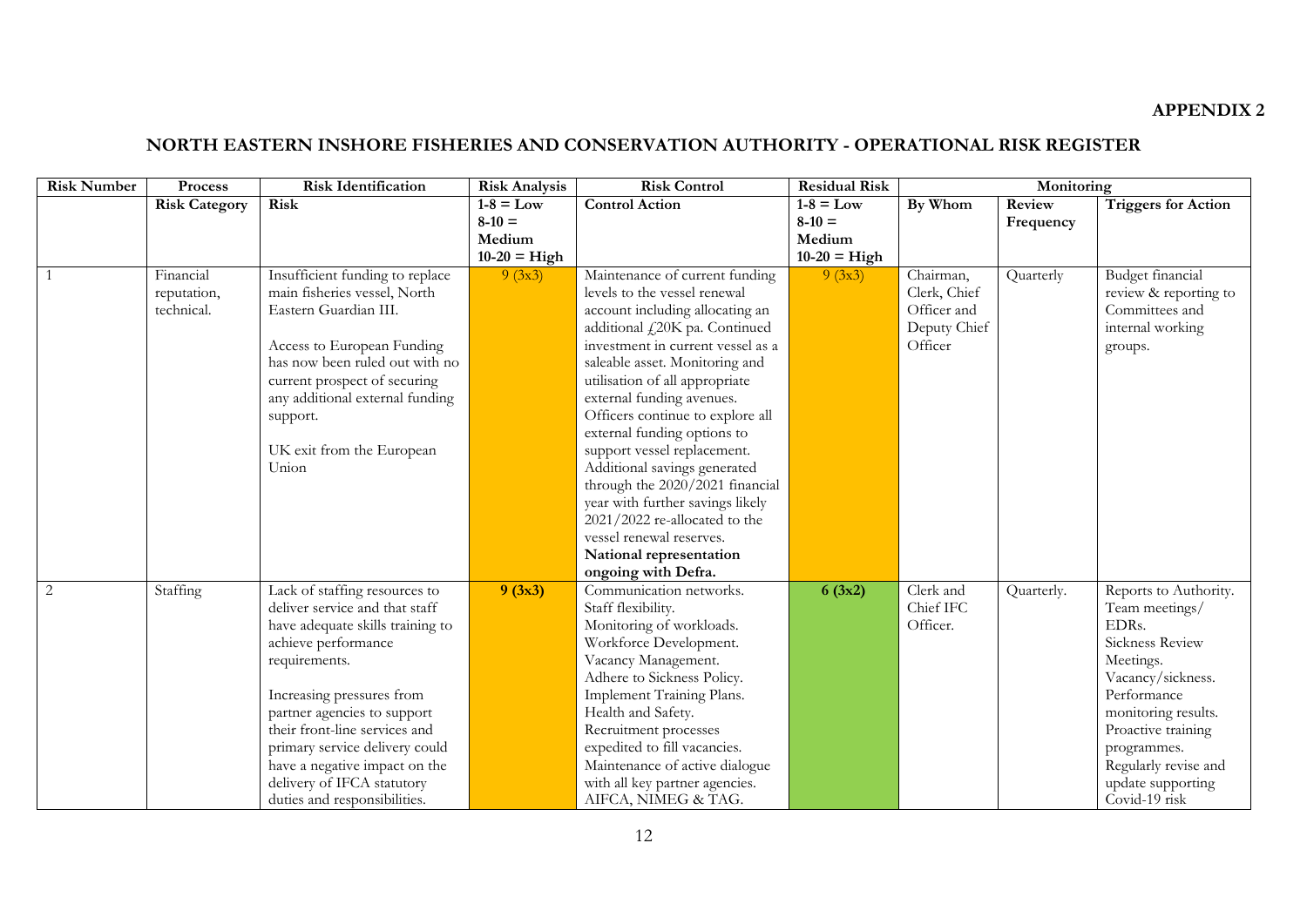|        |                                | Expedite the implementation of   |  | assessments and safe |
|--------|--------------------------------|----------------------------------|--|----------------------|
|        | UK exit from the European      | the NEIFCA organisational        |  | working practices.   |
| Union. |                                | review. Strict adherence to      |  |                      |
|        |                                | Covid-19 risk assessments,       |  |                      |
|        | Delays in implementing the     | associated safe working          |  |                      |
|        | NEIFCA review. Covid-19        | practices and national guidance. |  |                      |
|        | impacts on staffing resources. | Recruitment processes to fill    |  |                      |
|        |                                | current vacancies now in the     |  |                      |
|        |                                | final stages. 4 out of the 5     |  |                      |
|        |                                | current operational vacancies    |  |                      |
|        |                                | now have 'preferred              |  |                      |
|        |                                | candidates' secured subject      |  |                      |
|        |                                | to final screening checks.       |  |                      |

| <b>Risk Number</b> | Process                            | <b>Risk Identification</b>                                                                                                                                                                                                                                                               | <b>Risk Analysis</b>                                | <b>Risk Control</b>                                                                                                                                                                                                                                                                     | <b>Residual Risk</b>                                |                                              | Monitoring          |                                                                                                                                                                                                            |  |
|--------------------|------------------------------------|------------------------------------------------------------------------------------------------------------------------------------------------------------------------------------------------------------------------------------------------------------------------------------------|-----------------------------------------------------|-----------------------------------------------------------------------------------------------------------------------------------------------------------------------------------------------------------------------------------------------------------------------------------------|-----------------------------------------------------|----------------------------------------------|---------------------|------------------------------------------------------------------------------------------------------------------------------------------------------------------------------------------------------------|--|
|                    | <b>Risk Category</b>               | Risk                                                                                                                                                                                                                                                                                     | $1-8 = Low$<br>$8-10 =$<br>Medium<br>$10-20$ = High | <b>Control Action</b>                                                                                                                                                                                                                                                                   | $1-8 = Low$<br>$8-10 =$<br>Medium<br>$10-20$ = High | By Whom                                      | Review<br>Frequency | <b>Triggers for Action</b>                                                                                                                                                                                 |  |
| 3                  | Financial and<br>contractual.      | Unexpected budget demands<br>and variances and failure to<br>achieve agreed budget<br>Income generation is expected<br>to remain low during<br>2021/2022.                                                                                                                                | 9(3x3)                                              | Increase of 1% in 2021/2022<br>levy with further increases<br>advised. Monitoring systems.<br>Systems to capture spend.<br>Regular budget holder meetings.<br>Internal Audit.<br>Regular reviews of the<br>appropriate level of reserves.                                               | 6(3x2)                                              | Treasurer,<br>Clerk and<br>Chief<br>Officer. | Monthly.            | Budget financial<br>reporting.                                                                                                                                                                             |  |
|                    | Customer<br>Service/<br>reputation | Failure to provide agreed<br>service.<br>Failure to establish and achieve<br>performance targets therefore<br>having a detrimental impact on<br>the delivery of service to the<br>customer and achievement of<br>performance objectives.<br>Covid-19 impacts on associated<br>resourcing | 9(3x3)                                              | Performance Indicators.<br>Inspections audit.<br>Workload monitoring.<br>Policy and procedure<br>compliance.<br>Staff training.<br>Communication with<br>customers.<br>Strict adherence to Covid-19<br>risk assessments, associated safe<br>working practices and national<br>guidance. | 6(3x2)                                              | Clerk and<br>Chief IFC<br>Officer.           | Quarterly           | Annual reports.<br>Performance<br>monitoring reports.<br>Feedback from staff<br>and customers.<br>Regularly revise and<br>update supporting<br>Covid-19 risk<br>assessments and safe<br>working practices. |  |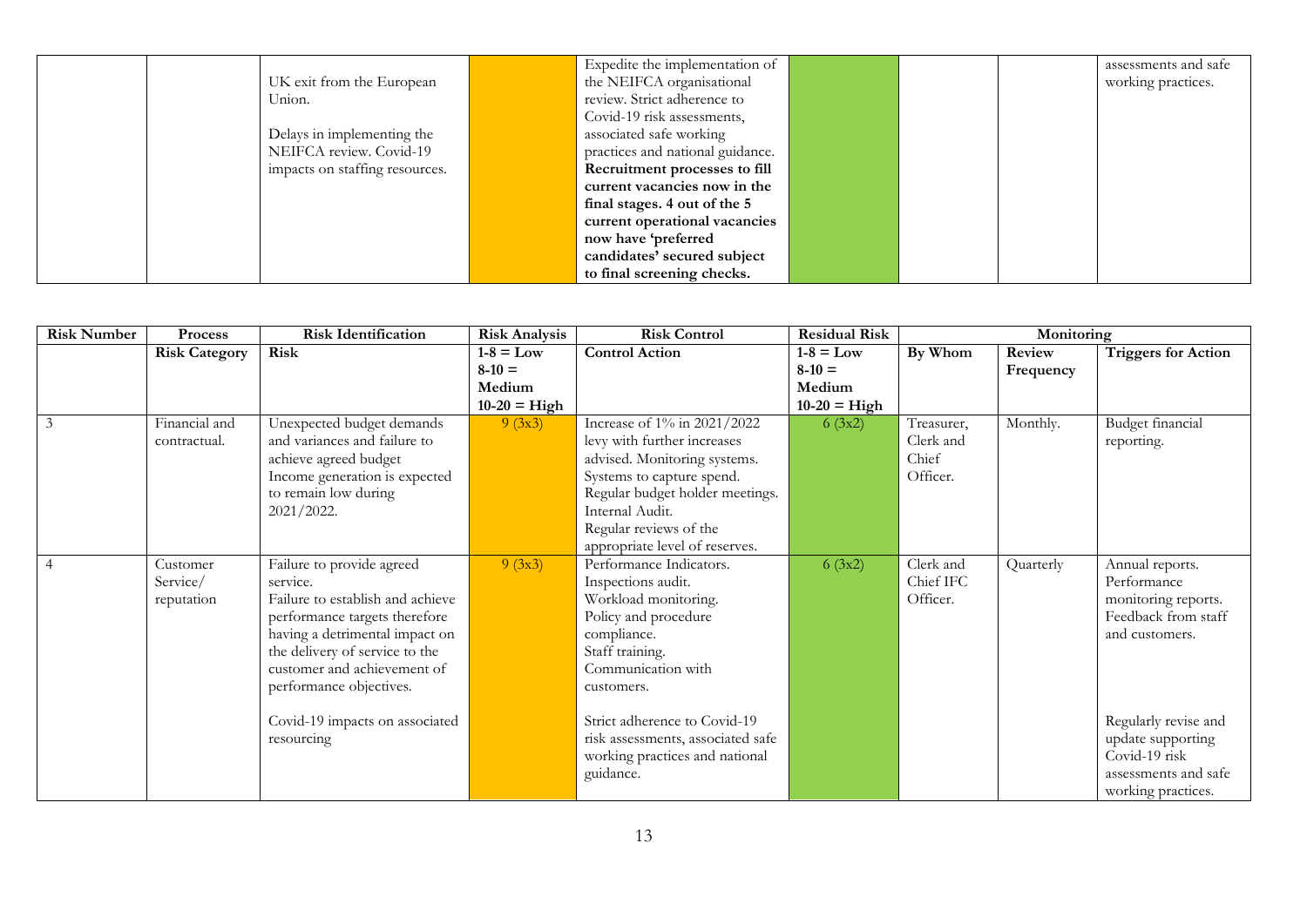| Financial and | Breaches of new General Data  | 6(3x2) | Key staffed trained and familiar  | 4 (2x2) | <b>DPO</b>    | Monthly | Formal complaint or |
|---------------|-------------------------------|--------|-----------------------------------|---------|---------------|---------|---------------------|
| reputational  | Protection Regulations which  |        | with new GDP regulations.         |         | Clerk         |         | report to ICO       |
|               | came into force at the end of |        | Data Protection Officer role      |         | Chief Officer |         |                     |
|               | May 2018 could lead to fines  |        | agreed, creation of a register of |         | Support       |         |                     |
|               | and reputational impacts.     |        | data processing activities,       |         | Officer       |         |                     |
|               |                               |        | utilisation of impact             |         |               |         |                     |
|               |                               |        | assessments when required,        |         |               |         |                     |
|               |                               |        | creation of public and internal   |         |               |         |                     |
|               |                               |        | privacy statements and active     |         |               |         |                     |
|               |                               |        | management of all data            |         |               |         |                     |
|               |                               |        | processing activities. Advice     |         |               |         |                     |
|               |                               |        | from ICO.                         |         |               |         |                     |

| <b>Risk Number</b> | <b>Process</b>                         | <b>Risk Identification</b>                                                                                                                                                                                                                             | <b>Risk Analysis</b>                                | <b>Risk Control</b>                                                                                                                                                                                                                                                                                                                                                     | <b>Residual Risk</b>                                | Monitoring                                                                   |                                                      |                                                         |
|--------------------|----------------------------------------|--------------------------------------------------------------------------------------------------------------------------------------------------------------------------------------------------------------------------------------------------------|-----------------------------------------------------|-------------------------------------------------------------------------------------------------------------------------------------------------------------------------------------------------------------------------------------------------------------------------------------------------------------------------------------------------------------------------|-----------------------------------------------------|------------------------------------------------------------------------------|------------------------------------------------------|---------------------------------------------------------|
|                    | <b>Risk Category</b>                   | Risk                                                                                                                                                                                                                                                   | $1-8 = Low$<br>$8-10 =$<br>Medium<br>$10-20$ = High | <b>Control Action</b>                                                                                                                                                                                                                                                                                                                                                   | $1-8 = Low$<br>$8-10 =$<br>Medium<br>$10-20$ = High | By Whom                                                                      | Review<br>Frequency                                  | <b>Triggers for Action</b>                              |
| $-6$               | Financial<br>reputation,<br>technical. | Volatility of global oil/fuel<br>markets and national tax<br>changes.<br>Markets remain unstable                                                                                                                                                       | 6(3x2)                                              | Regular monitoring of fuel<br>spends included within quarterly<br>reports to Authority. Additional<br>provision made within annual<br>precept.                                                                                                                                                                                                                          | 4 (2x2)                                             | Chairman,<br>Clerk,<br>Deputy<br>Clerk, Chief<br>Officer and<br>Deputy Chief | Monthly.                                             | Budget financial<br>review & reporting                  |
| 7                  | Legal/<br>reputation.                  | Legal challenge resulting from<br>failure to undertake statutory<br>responsibilities in terms of<br>enforcement, poorly drafted<br>Authority bye-laws or national<br>legislation including national<br>prohibition on landing egg<br>bearing lobsters. | 6(3x2)                                              | Performance monitoring in<br>terms of enforcement targets.<br>Drafting of bye-laws in<br>consultation with Legal<br>Services.<br>Proper consultation processes<br>followed in accordance with<br>statutory requirements.<br>Involvement of NEIFCA Legal<br>team, MMO, DEFRA in final<br>approval of bye-laws.<br>Strengthening enforcement<br>practices and techniques. | 4 (2x2)                                             | Clerk, Legal<br>Advisor and<br>Chief<br>Officer.                             | Monthly and<br>quarterly<br>reports to<br>Authority. | Performance<br>monitoring reports.<br>Legal challenges. |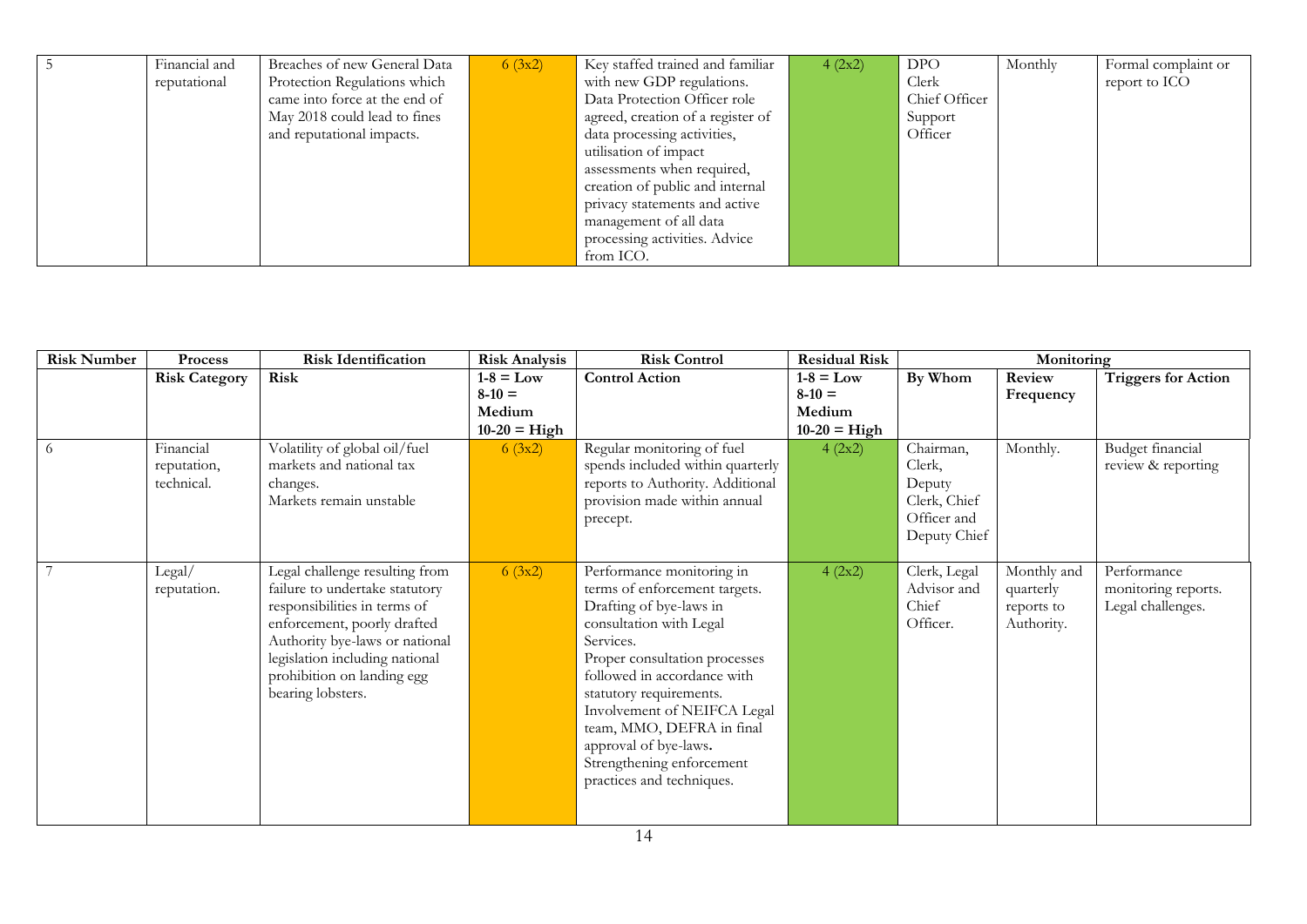| <b>Risk Number</b> | Process                                            | <b>Risk Identification</b>                                                                                                                                                                                                                                                                                                                                                                                                                    | <b>Risk Analysis</b>                                | <b>Risk Control</b>                                                                                                                                                                                                                                                                                                                                                                                                                                                                                              | <b>Residual Risk</b>                                | Monitoring                                      |                     |                                                                                                                                                                                |
|--------------------|----------------------------------------------------|-----------------------------------------------------------------------------------------------------------------------------------------------------------------------------------------------------------------------------------------------------------------------------------------------------------------------------------------------------------------------------------------------------------------------------------------------|-----------------------------------------------------|------------------------------------------------------------------------------------------------------------------------------------------------------------------------------------------------------------------------------------------------------------------------------------------------------------------------------------------------------------------------------------------------------------------------------------------------------------------------------------------------------------------|-----------------------------------------------------|-------------------------------------------------|---------------------|--------------------------------------------------------------------------------------------------------------------------------------------------------------------------------|
|                    | <b>Risk Category</b>                               | Risk                                                                                                                                                                                                                                                                                                                                                                                                                                          | $1-8 = Low$<br>$8-10 =$<br>Medium<br>$10-20$ = High | <b>Control Action</b>                                                                                                                                                                                                                                                                                                                                                                                                                                                                                            | $1-8 = Low$<br>$8-10 =$<br>Medium<br>$10-20$ = High | By Whom                                         | Review<br>Frequency | <b>Triggers for Action</b>                                                                                                                                                     |
| $\overline{8}$     | Financial<br>reputation.                           | Failure to deliver projects<br>through lack of resources or<br>investment.<br>Loss of funding and grants<br>resulting in inability to proceed<br>with projects.<br>Change in legislation resulting<br>in inability to generate funds.<br>Reputation for inability to<br>utilise grants awarded.<br>Continued risk level due to<br>ongoing national MPA<br>management programme.<br>Future funding implications of<br>the UK exit from the EU. | 3 (1x3)                                             | Budget setting and monitoring<br>process.<br>Procurement policy followed.<br>Appropriate resources available<br>to undertake the project.<br>Skills and knowledge of staff.<br>With regard to supporting<br>national projects ensure<br>maintenance of dialogue and a<br>proactive approach.<br>Business Cases considered with<br>full whole life costs of projects<br>made                                                                                                                                      | 3 (1x3)                                             | Clerk and<br>Chief<br>Officer.                  | Monthly             | Performance<br>monitoring reports.<br>Budget reports.<br>Legislative changes.<br>Government funding<br>initiatives.<br>Authority decisions.<br>Contract variation<br>slippage. |
| 9                  | Professional,<br>contractual,<br>legal reputation. | Failure to effectively support<br>projects, poor contract<br>documentation, failure to meet<br>contract deadlines, failure to<br>meet legal requirements and<br>procurement legislation<br>Provider fails to deliver the<br>contract.                                                                                                                                                                                                         | 6(2x3)                                              | Use of internal/external<br>experts/consultants.<br>Robust specifications.<br>Risk Assessments.<br>Strong contract management.<br>Financial, technical and legal<br>vetting of all providers.<br>Procurement policy followed.<br>Monitoring and reporting<br>processes.<br>Meet statutory requirements.<br>With regard to supporting<br>national projects ensure<br>maintenance of dialogue and a<br>proactive approach.<br>New RIB successfully<br>delivered during May 2021 no<br>current major projects live. | 2(1x1)                                              | Chairman,<br>Clerk and<br>Chief IFC<br>Officer. | Monthly.            | Procurement<br>processes.<br>Legislative changes.<br>Contract variations.<br>Timetable slippage.                                                                               |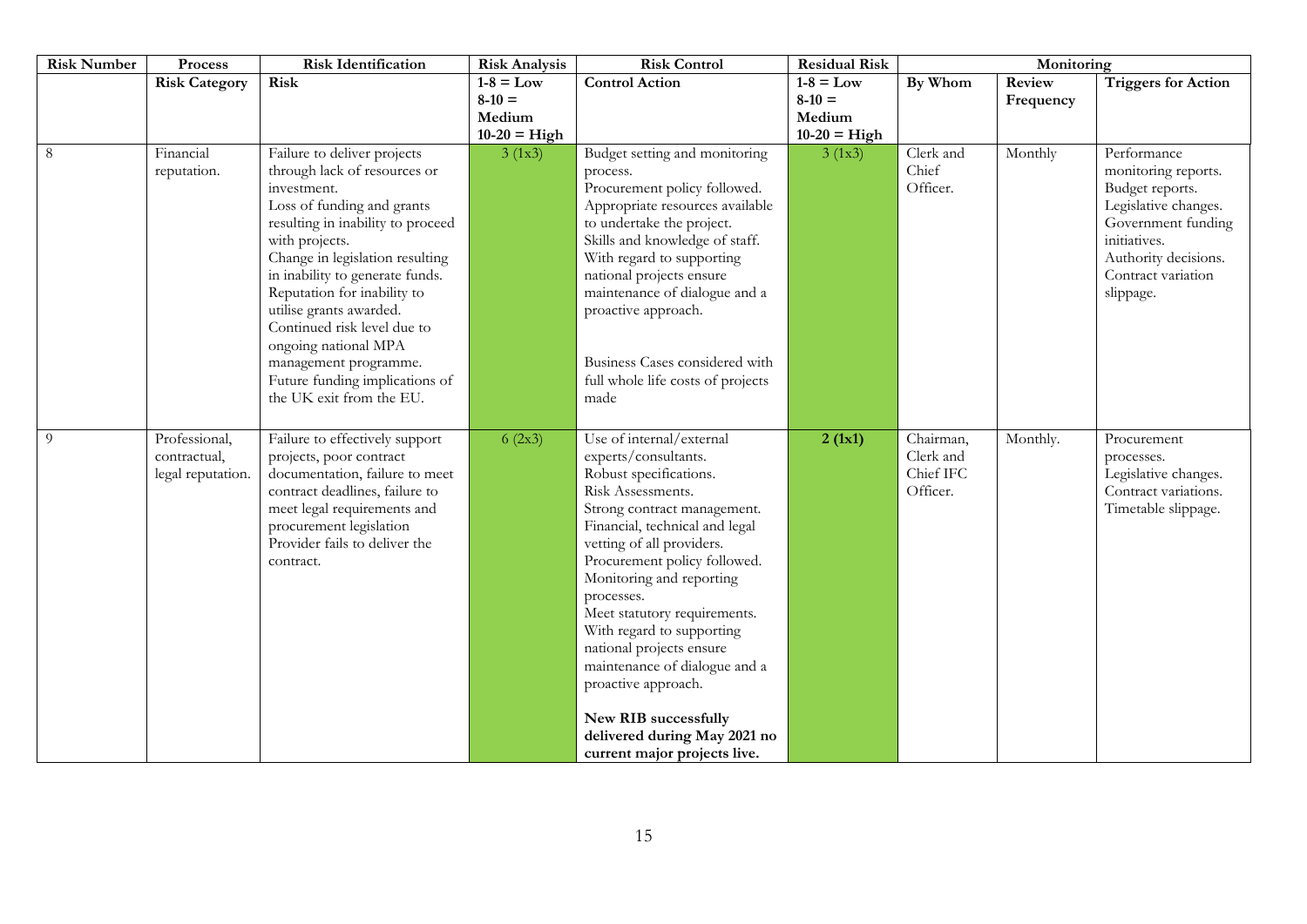#### **APPENDIX 3**

# **OPERATIONAL RISK REGISTER – RISK BASED ENFORCEMENT MATRIX**

| <b>Risk</b> | <b>Process</b>       | <b>Risk Identification</b>     | <b>Risk Analysis</b>    | <b>Risk Control</b>              | <b>Residual Risk</b>    | Monitoring      |                     |                            |
|-------------|----------------------|--------------------------------|-------------------------|----------------------------------|-------------------------|-----------------|---------------------|----------------------------|
| Number      |                      |                                |                         |                                  |                         |                 |                     |                            |
|             | <b>Risk Category</b> | Risk                           | $1-8 = Low$<br>$8-10 =$ | <b>Control Action</b>            | $1-8 = Low$<br>$8-10 =$ | By Whom         | Review<br>Frequency | <b>Triggers</b> for Action |
|             |                      |                                | Medium                  |                                  | Medium                  |                 |                     |                            |
|             |                      |                                | $10-20$ = High          |                                  | $10-20$ = High          |                 |                     |                            |
|             | Environmental        | Habitat damage caused by       | 9(3x3)                  | Ongoing monitoring of            | 6(3x2)                  | Chief Officer,  | Quarterly to        | Significant increases in   |
|             |                      | invasive fishing methods.      |                         | activities. Active participation |                         | Deputy Chief    | Authority           | related activity.          |
|             |                      | Damage to protected features   |                         | in associated schemes of         |                         | Officer         | and                 | Evidence of damage         |
|             |                      | of European Marine Sites or    |                         | management. Introduction of      |                         | Environmental   | associated          | and impact.                |
|             |                      | Marine Conservation Zones      |                         | emergency and long-term          |                         | & Scientific    | working             | Complaints                 |
|             |                      | Risks from the activities of   |                         | Byelaw regulations and codes     |                         | <b>Officers</b> | groups              |                            |
|             |                      | nomadic scallop dredgers       |                         | of conduct governing activities. |                         |                 |                     |                            |
|             |                      | surrounding the NEIFCA area.   |                         | Enforcement of existing          |                         |                 |                     |                            |
|             |                      |                                |                         | regulations.                     |                         |                 |                     |                            |
|             |                      | Habitat damage caused to       |                         | Timely use of emergency          |                         |                 |                     |                            |
|             |                      | sensitive intertidal areas due |                         | byelaw making procedures         |                         |                 |                     |                            |
|             |                      | to influxes of shore           |                         | when necessary.                  |                         |                 |                     |                            |
|             |                      | gatherers.                     |                         | Working closely with the MMO     |                         |                 |                     |                            |
|             |                      |                                |                         | and Defra to ensure adequate     |                         |                 |                     |                            |
|             |                      |                                |                         | protection remains in place.     |                         |                 |                     |                            |
|             |                      | Covid-19 impacts on            |                         |                                  |                         |                 |                     |                            |
|             |                      | supporting resources.          |                         |                                  |                         |                 |                     |                            |
| 2           | Environmental        | Impacts on fish and shellfish  | 9(3x3)                  | Targeted approach to             | 6(3x2)                  | Chief, Deputy   | Monthly             | Intelligence reports.      |
|             |                      | stocks through non-compliance  |                         | enforcement at ports and areas   |                         | Chief and IFC   |                     | Surveillance. Routine      |
|             |                      | with regulations.              |                         | of known high non-compliance     |                         | <b>Officers</b> |                     | observations and           |
|             |                      |                                |                         | at peak season. Focus on ports   |                         |                 |                     | complaints                 |
|             |                      | Prohibition on landing egg     |                         | of high volume landings out of   |                         |                 |                     |                            |
|             |                      | bearing lobsters.              |                         | season. New intelligence         |                         |                 |                     |                            |
|             |                      |                                |                         | gathering system established to  |                         |                 |                     |                            |
|             |                      | Impacts in intertidal areas    |                         | better inform targeted           |                         |                 |                     |                            |
|             |                      | rising due to influxes of      |                         | enforcement activity.            |                         |                 |                     |                            |
|             |                      | shore gatherers.               |                         | Strengthening enforcement        |                         |                 |                     |                            |
|             |                      |                                |                         | procedures and techniques.       |                         |                 |                     |                            |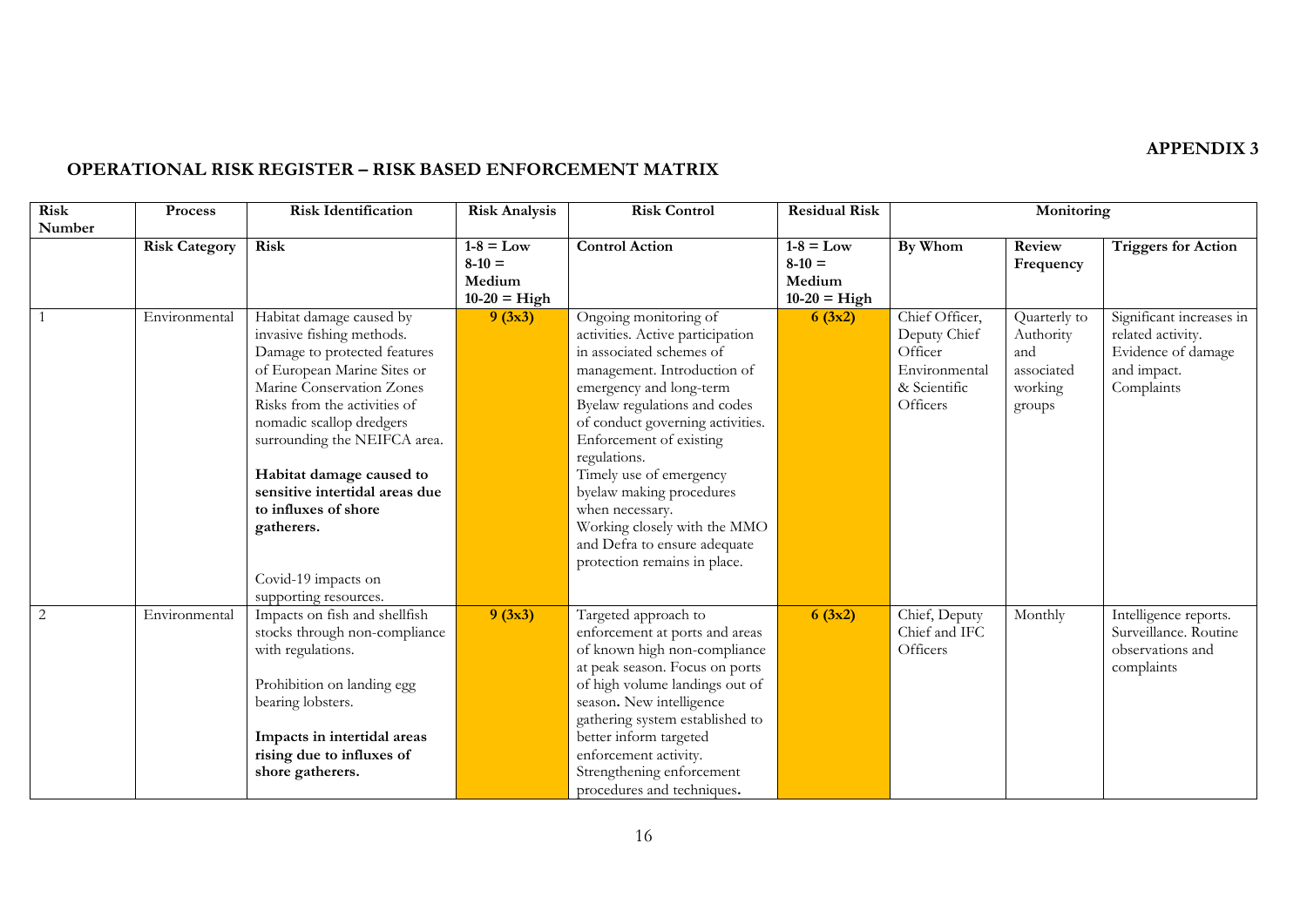|  |  | Activities impacted by Covid- |  |  |
|--|--|-------------------------------|--|--|
|  |  | 19 restrictions               |  |  |
|  |  | Maintaining a high level of   |  |  |
|  |  | communication and active      |  |  |
|  |  | joint working with key        |  |  |
|  |  | partner agencies.             |  |  |

| Risk   | Process              | <b>Risk Identification</b>                                                                                                                                                                                                                                                            | <b>Risk Analysis</b>                                | <b>Risk Control</b>                                                                                                                                                                                                                                                                                                                                                                                  | <b>Residual Risk</b>                                | Monitoring                                                                             |                                                                     |                                                                                                         |
|--------|----------------------|---------------------------------------------------------------------------------------------------------------------------------------------------------------------------------------------------------------------------------------------------------------------------------------|-----------------------------------------------------|------------------------------------------------------------------------------------------------------------------------------------------------------------------------------------------------------------------------------------------------------------------------------------------------------------------------------------------------------------------------------------------------------|-----------------------------------------------------|----------------------------------------------------------------------------------------|---------------------------------------------------------------------|---------------------------------------------------------------------------------------------------------|
| Number |                      |                                                                                                                                                                                                                                                                                       |                                                     |                                                                                                                                                                                                                                                                                                                                                                                                      |                                                     |                                                                                        |                                                                     |                                                                                                         |
|        | <b>Risk Category</b> | Risk                                                                                                                                                                                                                                                                                  | $1-8 = Low$<br>$8-10 =$<br>Medium<br>$10-20$ = High | <b>Control Action</b>                                                                                                                                                                                                                                                                                                                                                                                | $1-8 = Low$<br>$8-10 =$<br>Medium<br>$10-20$ = High | By Whom                                                                                | Review<br>Frequency                                                 | <b>Triggers for Action</b>                                                                              |
| 3      | Environmental        | Impacts on fish and shellfish<br>stocks through over-<br>exploitation<br>Pressures on stocks, particularly<br>crustacea remain high although<br>work is continuing on revised<br>management measures.<br>Impacts in intertidal areas<br>rising due to influxes of<br>shore gatherers. | 9(3x3)                                              | Detailed monitoring of stock<br>health. Development of<br>dedicated management plans<br>and strategies. Tailored<br>management provisions. Sound<br>enforcement. Fisheries<br>accreditation schemes. National<br>coordination.<br>Maintaining a high level of<br>communication and active<br>joint working with key<br>partner agencies.<br>Fishing activities impacted by<br>Covid-19 restrictions. | 6(3x2)                                              | Chief & Deputy<br>Chief Officers<br>and<br>Environmental<br>& Scientific<br>Officers   | Quarterly &<br>monthly                                              | Non achievement of<br>stock indicators.<br>Declining catches and<br>fleets. Complaints and<br>comments. |
| 4      | Environmental        | Impacts on other marine<br>species such as sea birds,<br>cetaceans and other organisms<br>associated with fishing activities                                                                                                                                                          | 4(1x4)                                              | Monitoring through fishing<br>permit and catch and effort<br>schemes. One off studies and<br>assessments. Timely use of<br>emergency byelaw making<br>procedures when required.<br>Fishing activities impacted by<br>Covid-19 restrictions.                                                                                                                                                          | 4(1x4)                                              | Chief Officer,<br>Deputy Chief<br>Officer<br>Environmental<br>& Scientific<br>Officers | Quarterly to<br>Authority<br>and<br>associated<br>working<br>groups | Negative feedback<br>from catch reporting<br>schemes and or<br>studies. Complaints                      |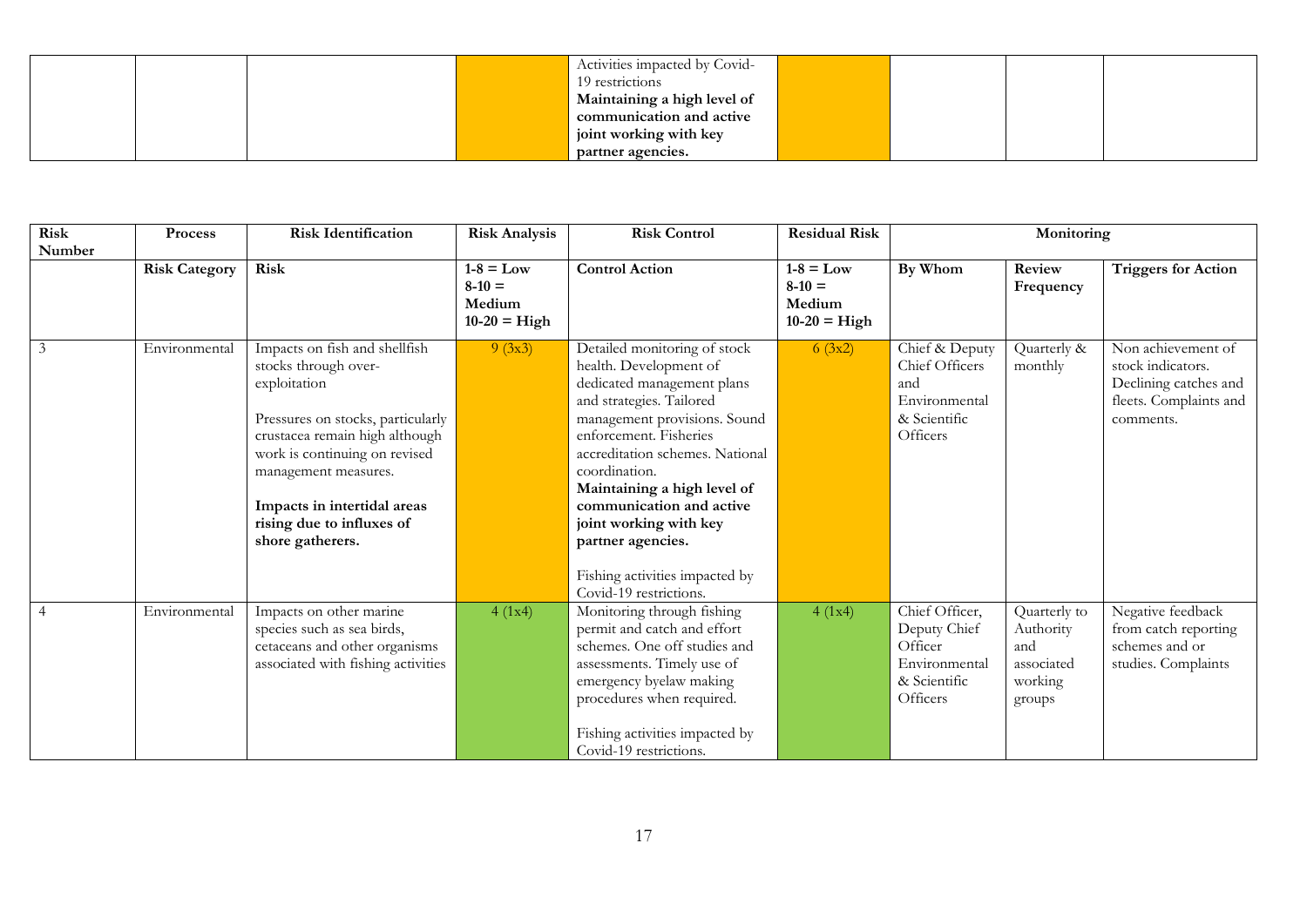5

#### **NORTH EASTERN INSHORE FISHERIES AND CONSERVATION AUTHORITY**

**Report to:** Executive Meeting 2 September 2021

#### **NEIFCA Updated Staffing Handbook**

Report by the Clerk & Chief Officer of the Authority.

#### A. **Purpose of Report**

To provide a final draft version of the updated NEIFCA 'Staffing Handbook' for members review and approval.

#### B. **Recommendations**

- 1. That subject to any further recommendations the updated version of the NEIFCA Staffing Handbook is approved.
- 2. That the handbook is subject to regular review, as a minimum, annually, with any proposed changes considered by the Executive Committee.

#### 1. **Background**

- 1.1 The NEIFCA Staffing Handbook provides information and guidance on the Authority's staffing policies and procedures and is referenced within its main terms of employment. The Staffing Handbook is subject to regular revisions and updates, in the main, to ensure compliance with ever changing national employment legislation and improve and strengthen governance.
- 1.2 This latest version of the NEIFCA Staffing Handbook has been extensively updated to incorporate recent changes following the implementation of the 2020 organisational review. This work has been carried out by senior officers within the East Riding of Yorkshire Council (ERYC) Human Resources Team in consultation with the Chief Officer.
- 1.3 Additional policies covering equality, flexible working, parental and adoption leave and bereavement support have been added to comply with various recent changes in employment legislation since the last refresh. Other policies surrounding staffing codes of conduct, harassment and bullying, grievance, disciplinary and dress codes at work have also been refreshed and updated in line with current employment legislation. New guidelines relating to safeguarding have also been included for the first time to support interaction with young and vulnerable people who may engage with Officers via work exchange or apprenticeship schemes or academic secondments. These had been developed previously but not formally incorporated into the Handbook at the time.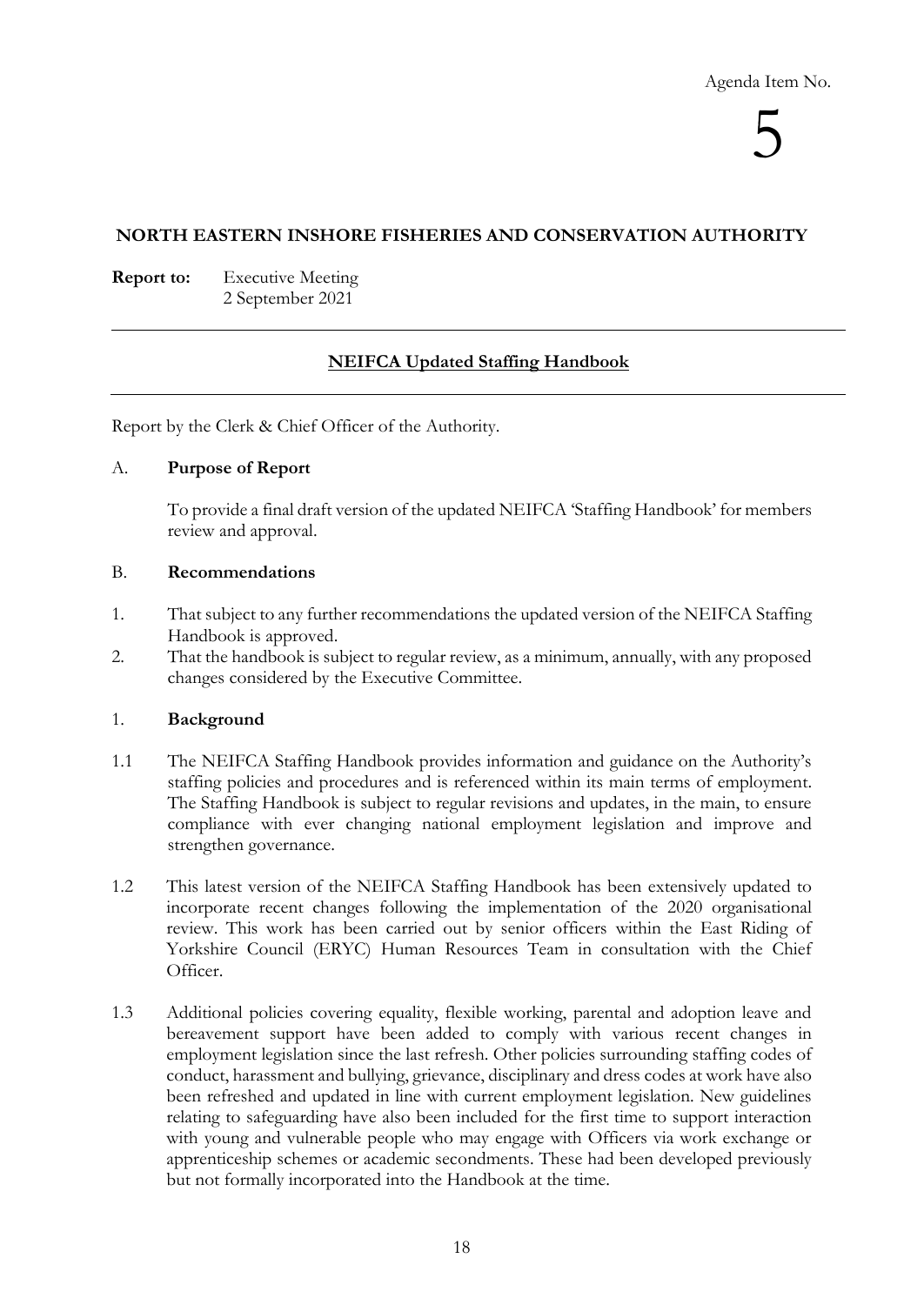- 1.4 All additional policies and amendments incorporated into the revised Handbook have been adopted from existing ERYC policies which have previously been subject to Trade Union consultation and agreement.
- 1.5 The revised staffing handbook was circulated electronically and in hard copy to all NEIFCA and key Trade Union representatives on 1 July 2021 alongside an executive summary of the key changes made. An initial deadline of 30 July 2021 was set for receipt of any comments and feedback. Following communications with some staff members the deadline was extended until Friday 20 August 2021.
- 1.6 The first draft of the Handbook was provisionally approved by the Authority at its meeting held on 14 July 2021 pending consideration of any further comments received from staff and or Trade Union representatives. Authority members delegated authority to the Executive Committee to consider any such comments and finalise the Handbook (Minute 81 refers).
- 1.7 Although no comments or feedback were received from staff or Union representatives within the specified consultation timelines two staff members emailed feedback and comment to the Chief Officer on Tuesday 24 August 2021. That feedback is currently being reviewed and considered and additional guidance is also been sought from ERYC HR and a further update will be provided at the meeting.
- 1.8 An active process of regularly reviewing and updating the Handbook will also be implemented to ensure it remains up to date and 'in tune' with both ever changing employment legislation and NEIFCA operating practices. As a minimum this will take place annually with any updates reported back to the Executive Committee.

#### Contact Officer

David McCandless, Chief Officer Ext 3690

Background Papers 2021 NEIFCA Staffing Handbook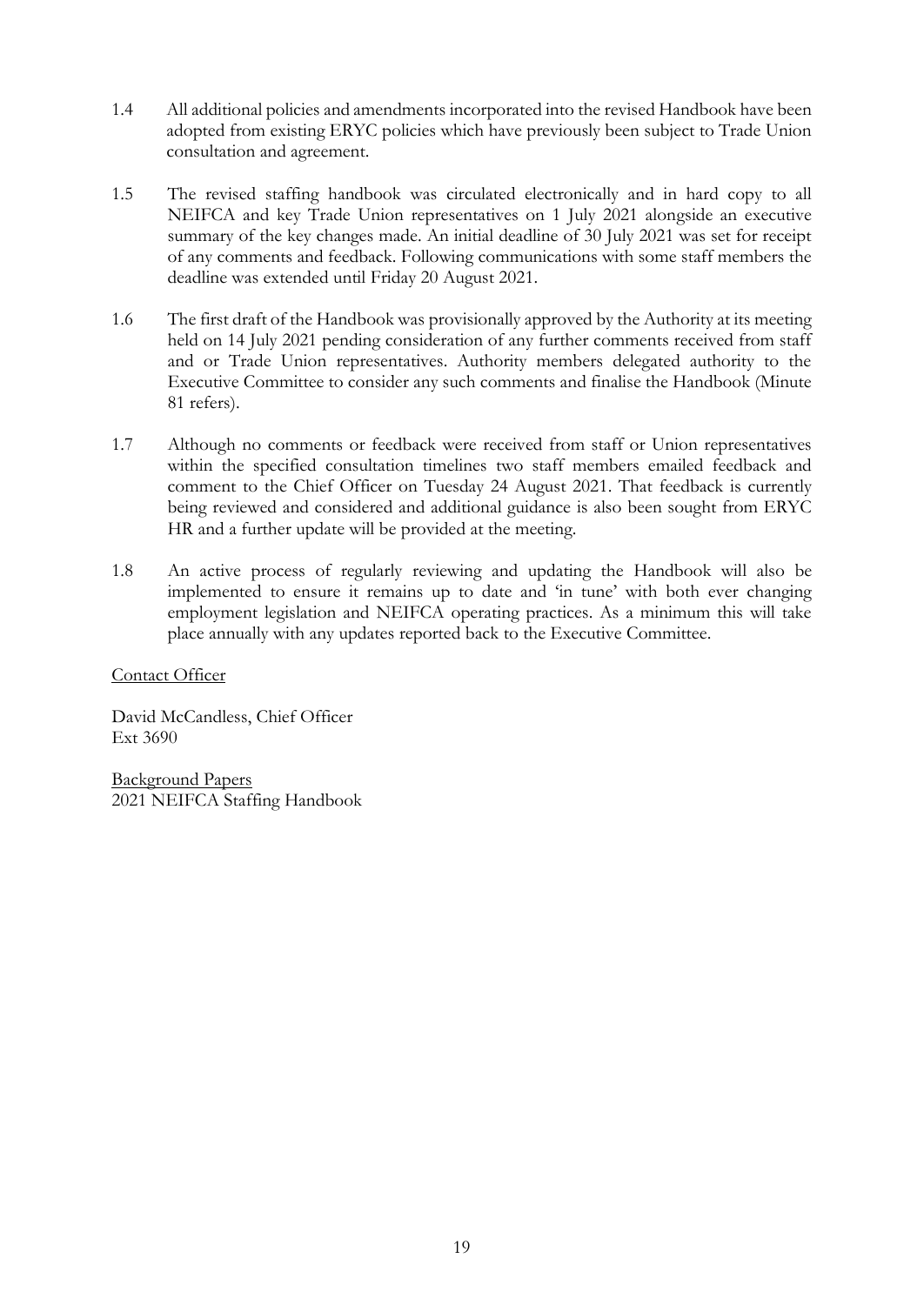# 6

#### **NORTH EASTERN INSHORE FISHERIES AND CONSERVATION AUTHORITY**

**Report to:** Executive meeting 2 September 2021

#### **Health & Safety Policy & Safe Working Practices 2021/2022 - Review**

Report by the Chief Officer.

#### A. **Purpose of Report**

To inform members of the completion of the six monthly review of the Authority's Health & Safety provisions.

#### B. **Recommendation**

That Members note the report.

#### 1. **Background**

- 1.1 The Health and Safety at Work Act 1974 and the management of Health and Safety at Work Regulations 1999 and other associated legislation impose duties on all of us, both of a general and specific nature to ensure as far as is reasonable and practicable, health and safety at work. North Eastern Inshore Fisheries and Conservation Authority wishes, through the preparation and issue of this policy to convey the importance that it places on all measures that promote the health and safety of its employees
- 1.2 This policy and its provisions are reviewed continuously throughout the year both at senior management level and at regular staffing Health and Safety meetings. If appropriate, changes to safe working practice guidelines are made and risk assessments reviewed, including where necessary, the provision of additional safety equipment for officers. Such changes are reported to the Executive Committee on a sixth monthly basis.
- 1.3 Since the last review reported to the Executive Committee on 5 March 2021 I am pleased to advise that there have been no notable incidents or accidents to report to members and as part of this standard six-monthly review all the standard Safe Operational Working Practices and supporting risk assessments have again been fully reviewed with no changes to report.
- 1.4 Over and above the standard operational risk assessments and associated safe working practices, NEIFCA officers have continued to respond rapidly to the unprecedented impacts and risks associated with the global Covid-19 pandemic to ensure the protection and well-being of all staff and compliance with all current governmental advice. In managing these impacts an overarching set of Covid-19 specific risk assessments have been developed alongside a set of supporting control measures. These continue to be strictly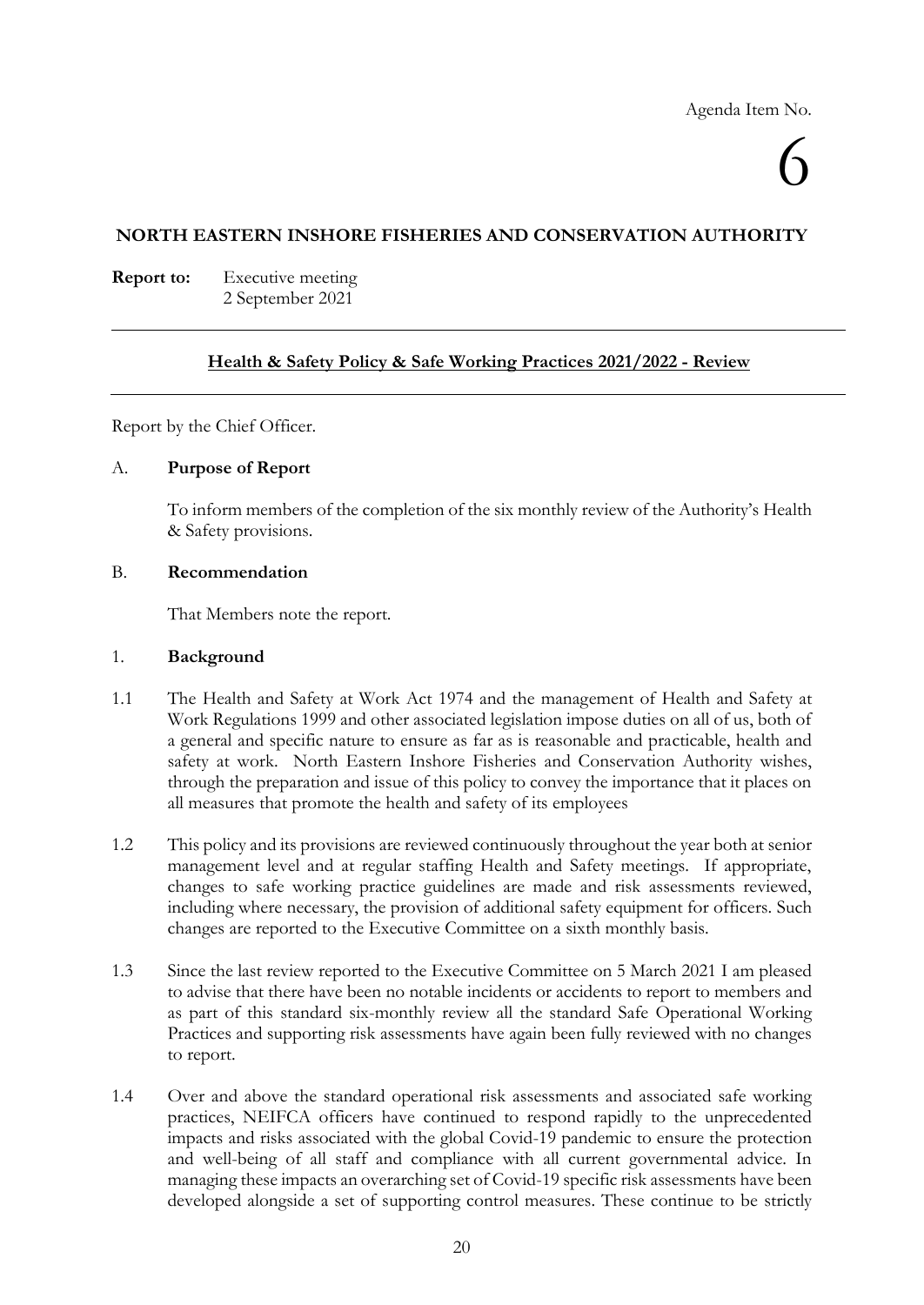followed by all staff alongside the standard safe operational practices when working. These additional systems are dynamic, subject to daily review and are amended to take account of any changes in risk and or governmental advice.

1.5 The safe working practice documents and revised risk assessments are shared with all operational staff and subject to continuous review by both the senior operational management team and as part of the general staffing health and safety meetings. The entire health & safety regime is underpinned by regular health and safety training and 'refresher' courses undertaken by all operational staff.

Contact Officer

David McCandless Chief Officer Ext. 3690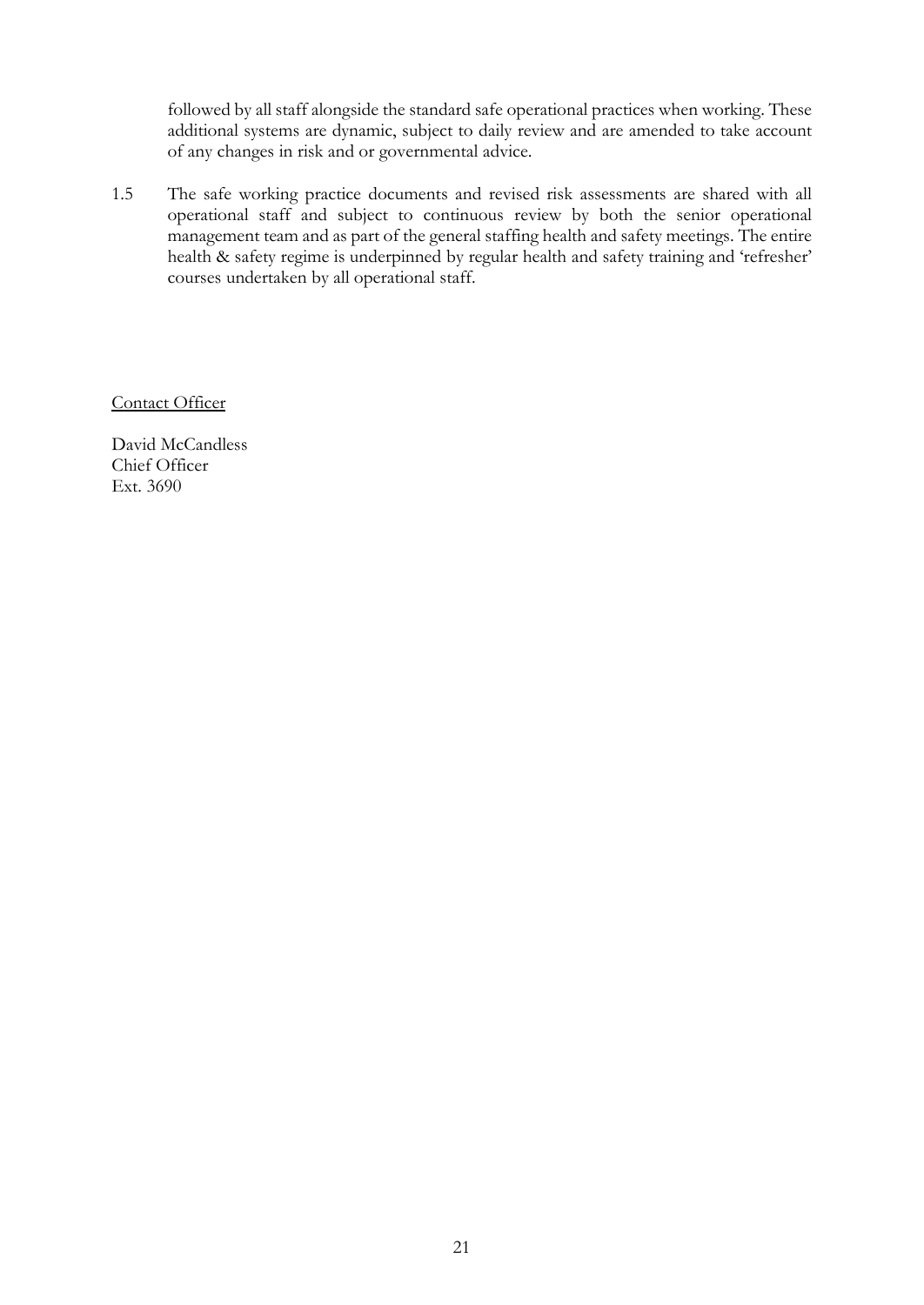#### **Agenda Item No.**

# 7

#### **NORTH EASTERN INSHORE FISHERIES AND CONSERVATION AUTHORITY**

**Report to:** Executive Meeting 2 September 2021

#### **BUDGET MONITORING 2021/22**

Report by the Treasurer

#### A. **Purpose of Report**

To advise Members of the budget position at the end of month 03 (June) in 2021/22.

#### B. **Recommendation**

- i. That the revenue budget monitoring position is noted.
- ii. That the capital budget overspend is fully funded from in year underspends.
- iii. That any remaining underspend at the year-end be transferred to the Renewals Fund towards the replacement of the patrol vessel.

#### **1. Introduction**

- 1.1 A detailed budget monitoring exercise is undertaken monthly by the Treasurer in consultation with the Chief Officer. This analyses individual budget lines in terms of the current expenditure and allows for projections to the end of the financial year.
- 1.2 This report provides the overall position and any areas whereby an explanation is required of any notable variance on the Authority's spending to the end of June 2021.
- 1.3 At its meeting on 18 December 2020, the Authority set a levy totalling  $\ell$ 1,298,392 for the current financial year, including  $f<sub>1</sub>102,900$  plus accrued interest transferred to the Renewals Fund and £10,000 transferred to the Vehicle Replacement Reserve.

#### **2. Revenue Expenditure to 30 June 2021**

- 2.1 Appendix A summarises the expenditure and income for the Authority for the three months to June of the financial year and compares it with the budget. The appendix shows both subjective and objective net expenditure for the period.
- 2.2 At the end of June 2021, the Authority has net expenditure of  $f$  257,931 against an expected  $£283,113$ , underspending by  $£25,182$ . The forecast outturn underspend is  $£54,400$  mainly due to employee underspends due to vacancies  $(2,85,361)$ :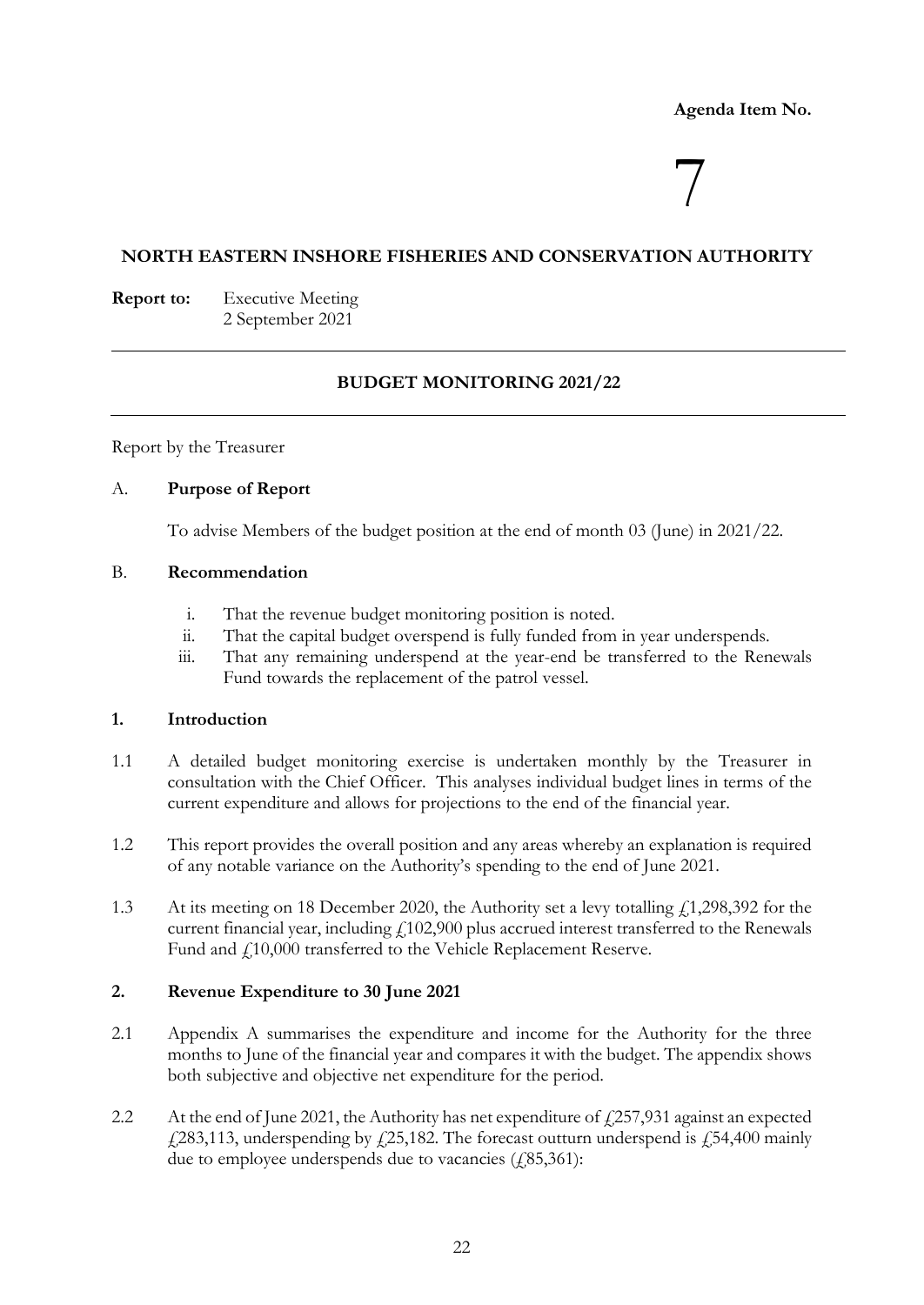- Employee underspends of  $f(85,361)$  underspends on salaries of  $f(91,231)$  due to 5 permanent vacant posts being vacant for the first half of the financial year offset by higher than budgeted expenditure on agency staff. The recruitment process is underway and the forecast outturn assumes all posts will be filled by 1 October 2021;
- Patrol vessel overspends of  $f$ 16,342 mainly due to  $f$ 24,218 increased vessel insurance costs relating to the new Cabin RIB offset by savings of  $\sqrt{7,876}$  on rent.
- Supplies and services overspends of  $f13,484$  mainly due to  $f6,720$  expenditure on new lobster tags and  $\frac{1}{2}$ ,730 on database development.
- 2.3 It is anticipated that the outturn position will be an underspend of  $\ell$ 54,390 in addition to the planned transfer of  $f102,900$  plus accrued interest into the Renewals Fund and  $f10,000$ into the Vehicle Replacement Reserve. It is proposed that any underspend is transferred to the Renewals Fund towards the replacement of the patrol vessel.

#### **3. Capital Expenditure to 30 June 2021**

- 3.1 A Special Authority meeting on 17 August 2020 authorised the award of a  $\mu$  383,773 contract for the build and commission of a new 9.5m Cabin Rigid Inflatable Boat (RIB), one of the three individual components which together make up the project to replace the Authority's main patrol vessel 'North East Guardian III'. The Executive meeting on 5 March authorised an additional  $\dot{f}$ ,31,318 expenditure to incorporate a dynamic vessel stabilisation system and standard charting and radar plotting system to the new vessel. The vessel was delivered on 19 May 2021 and is fully operational.
- 3.2 Capital expenditure is complete and  $\text{\emph{L}}(424,209)$  has been spent against the  $\text{\emph{L}}(415,091)$  contract budget, resulting in an  $f(9,118)$  overspend (See Appendix B). The overspend is due to the addition of ultrasonic anti-fouling system, engine bay camera and delivery costs. Approval is sought for the overspend to be fully funded from in-year underspends.

Liz Smith (liz.smith@eastriding.gov.uk) **Treasurer** Principal Accountant, East Riding of Yorkshire Council

Background Papers: NEIFCA Monitoring File

**Contact Officer Stephen Chandler**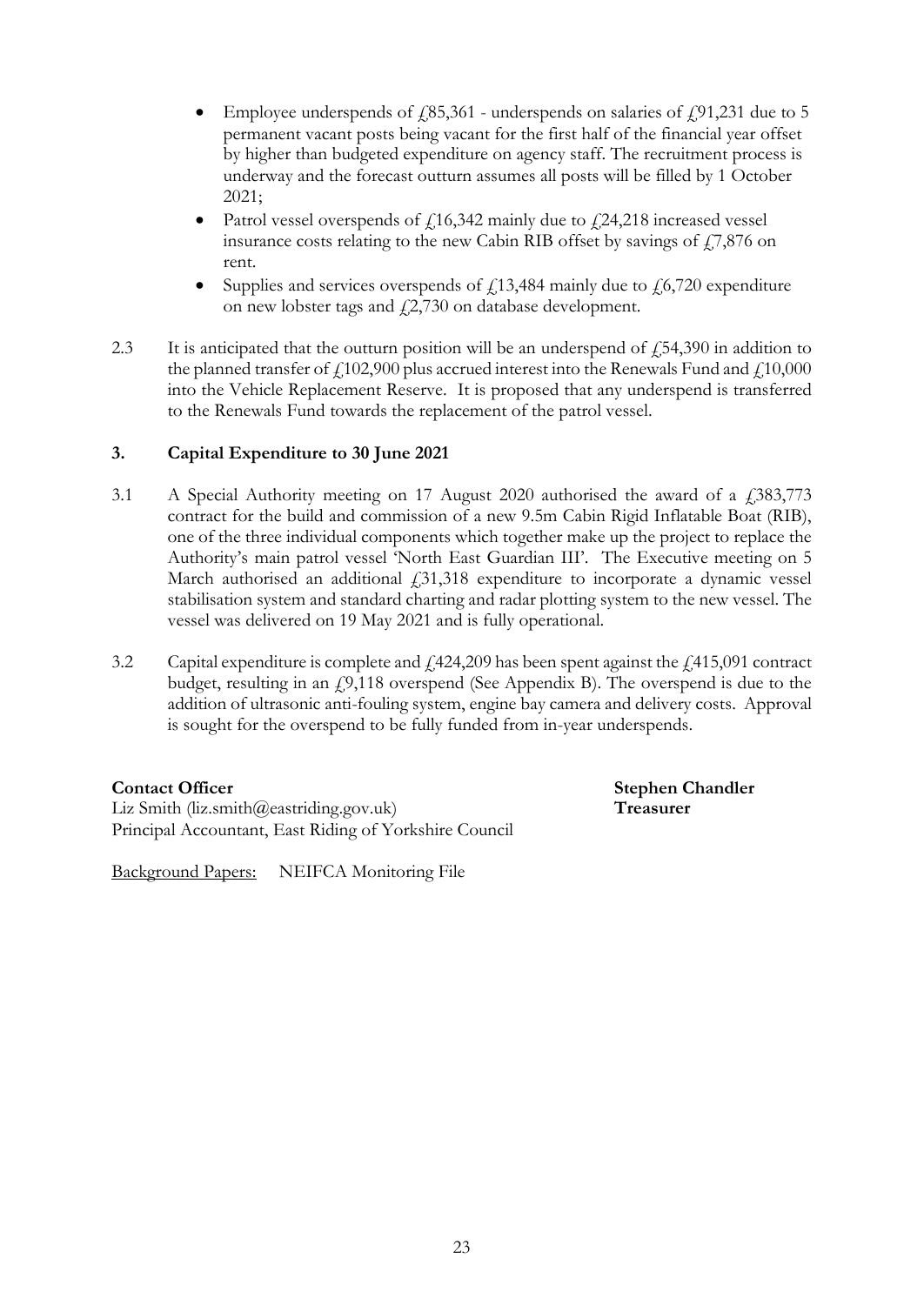# **Appendix A**

# **NEIFCA Budget Monitoring Report as at June 2021**

|                                     | <b>Approved</b><br><b>Budget</b> | <b>Profiled</b><br><b>Budget</b> to<br>Month 3 | Actual to<br>Month 3 | Variance to<br>Profile | Projected<br>Outturn | Variance to<br>Projected |
|-------------------------------------|----------------------------------|------------------------------------------------|----------------------|------------------------|----------------------|--------------------------|
| <b>EXPENDITURE</b>                  | £                                | Ł,                                             | £,                   | £,                     | Ł.                   | £,                       |
| <b>Employee Expenses</b>            |                                  |                                                |                      |                        |                      |                          |
| Pay,NI and Superannuation           | 722,580                          | 180,645                                        | 134,180              | $-46,465$              | 631,349              | $-91,231$                |
| Other Employee Costs                | 64,120                           | 17,179                                         | 24,483               | 7,304                  | 69,991               | 5,871                    |
| Premises                            | 15,740                           | 8,285                                          | 8,477                | 192                    | 18,820               | 3,080                    |
| Transport                           |                                  |                                                |                      |                        |                      |                          |
| Patrol Vessel Running Costs         | 188,920                          | 45,346                                         | 51,416               | 6,070                  | 205,262              | 16,342                   |
| Vehicle Running Costs               | 31,440                           | 5,860                                          | 6,510                | 650                    | 30,338               | $-1,102$                 |
| Travel and Subsistence              | 18,500                           | 4,625                                          | 4,573                | $-52$                  | 18,968               | 468                      |
| Supplies and Services               | 97,560                           | 25,689                                         | 33,865               | 8,176                  | 111,044              | 13,484                   |
| <b>Support Services</b>             | 94,420                           | 1,873                                          | $-2,858$             | $-4,730$               | 94,420               | $\theta$                 |
|                                     | 1,233,280                        | 289,502                                        | 260,647              | $-28,854$              | 1,180,192            | $-53,088$                |
| <b>INCOME</b>                       |                                  |                                                |                      |                        |                      |                          |
| Grants and Contributions            | $-38,000$                        | $-3,944$                                       | $-2,717$             | 1,227                  | $-45,091$            | $-7,091$                 |
| Other Income                        | $-9,780$                         | $-2,445$                                       | $\theta$             | 2,445                  | $-4,000$             | 5,780                    |
|                                     | $-47,780$                        | $-6,389$                                       | $-2,717$             | 3,672                  | $-49,091$            | $-1,311$                 |
| <b>NET EXPENDITURE</b>              | 1,185,500                        | 283,113                                        | 257,931              | $-25,182$              | 1,131,100            | $-54,400$                |
|                                     |                                  | Profiled                                       |                      |                        |                      |                          |
|                                     | <b>Approved</b><br><b>Budget</b> | <b>Budget</b> to<br>Month 3                    | Actual to<br>Month 3 | Variance               | Projected<br>Outturn | Variance to<br>Projected |
|                                     | £,                               | £,                                             | £                    |                        | £,                   |                          |
| <b>NET EXPENDITURE</b>              |                                  |                                                |                      |                        |                      |                          |
| Central / Headquarters              | 419,430                          | 82,424                                         | 91,297               | 8,873                  | 428,762              | 9,332                    |
| Land Based Operations               | 129,760                          | 32,440                                         | 30,420               | $-2,020$               | 126,466              | $-3,294$                 |
| Offshore Operations                 | 508,680                          | 129,636                                        | 118,010              | $-11,626$              | 484,685              | $-23,995$                |
| Environment                         | 127,630                          | 31,908                                         | 11,498               | $-20,409$              | 91,187               | $-36,443$                |
| <b>Grant Aided Projects</b>         |                                  | 6,705                                          | 6,705                | $\theta$               | $\Omega$             |                          |
|                                     | 1,185,500                        | 283,113                                        | 257,931              | $-25,182$              | 1,131,100            | $-54,400$                |
|                                     |                                  | Profiled                                       |                      |                        |                      |                          |
|                                     | <b>Approved</b>                  | <b>Budget</b> to                               | Actual to            | Variance               | Projected            | Variance to              |
|                                     | <b>Budget</b>                    | Month 3                                        | Month 3              |                        | Outturn              | Projected                |
| <b>REPRESENTED BY</b>               | £,                               | £,                                             | £,                   |                        | £,                   |                          |
| Annual levy on Local Authorities    | $-1,298,400$                     | $-1,298,400$                                   | $-1,298,390$         | 10                     | $-1,298,400$         | 0                        |
| Contribution to Vehicle Replacement | 10,000                           | $\theta$                                       | 0                    | $\theta$               | 10,000               | $\overline{0}$           |
| Contribution to Renewals Fund       | 102,900                          | $\theta$                                       | $\theta$             | $\theta$               | 102,900              | $\theta$                 |
|                                     | $-1,185,500$                     | $-1,298,400$                                   | $-1,298,390$         | 10                     | $-1,185,500$         | $\boldsymbol{0}$         |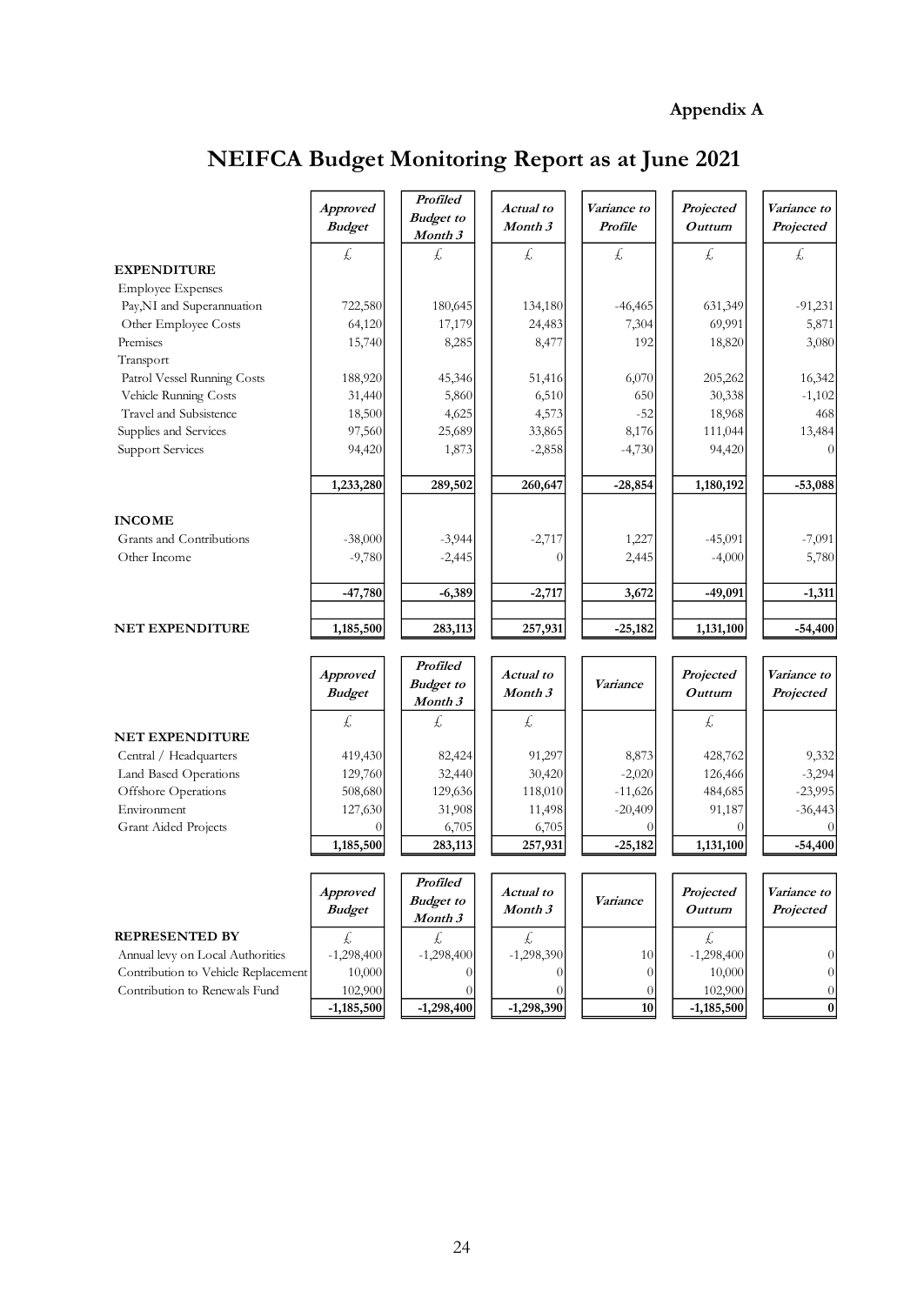# **Appendix B**

| NORTH EASTERN INSHORE FISHERIES AND CONSERVATION AUTHORITY |               |               |         |                    |         |                           |  |  |  |  |
|------------------------------------------------------------|---------------|---------------|---------|--------------------|---------|---------------------------|--|--|--|--|
| <b>CAPITAL</b>                                             |               |               |         |                    |         |                           |  |  |  |  |
|                                                            |               |               | 2020/21 | 2021/22            |         |                           |  |  |  |  |
|                                                            | Date Approved | <b>Budget</b> | Outurn  | <b>Expenditure</b> | Total   | <b>Scheme</b><br>Variance |  |  |  |  |
| 9.5m Cabin Rigid Inflatable Boat                           | 17/08/2020    | 383,773       | 191,887 | 191,887            | 383,774 | 1                         |  |  |  |  |
| Dynamic Vessel Stabilisation & Radar System                | 05/03/2021    | 31,318        | 17,943  | 13,376             | 31,319  | $\mathbf{1}$              |  |  |  |  |
| Ultrasonic Anti-Fouling                                    |               |               |         | 5,988              | 5,988   | 5,988                     |  |  |  |  |
| Engine Bay Camera                                          |               |               |         | 1,658              | 1,658   | 1,658                     |  |  |  |  |
| Delivery                                                   |               |               |         | 1,470              | 1,470   | 1,470                     |  |  |  |  |
| <b>Total</b>                                               |               | 415,091       | 209,830 | 214,379            | 424,209 | 9,118                     |  |  |  |  |